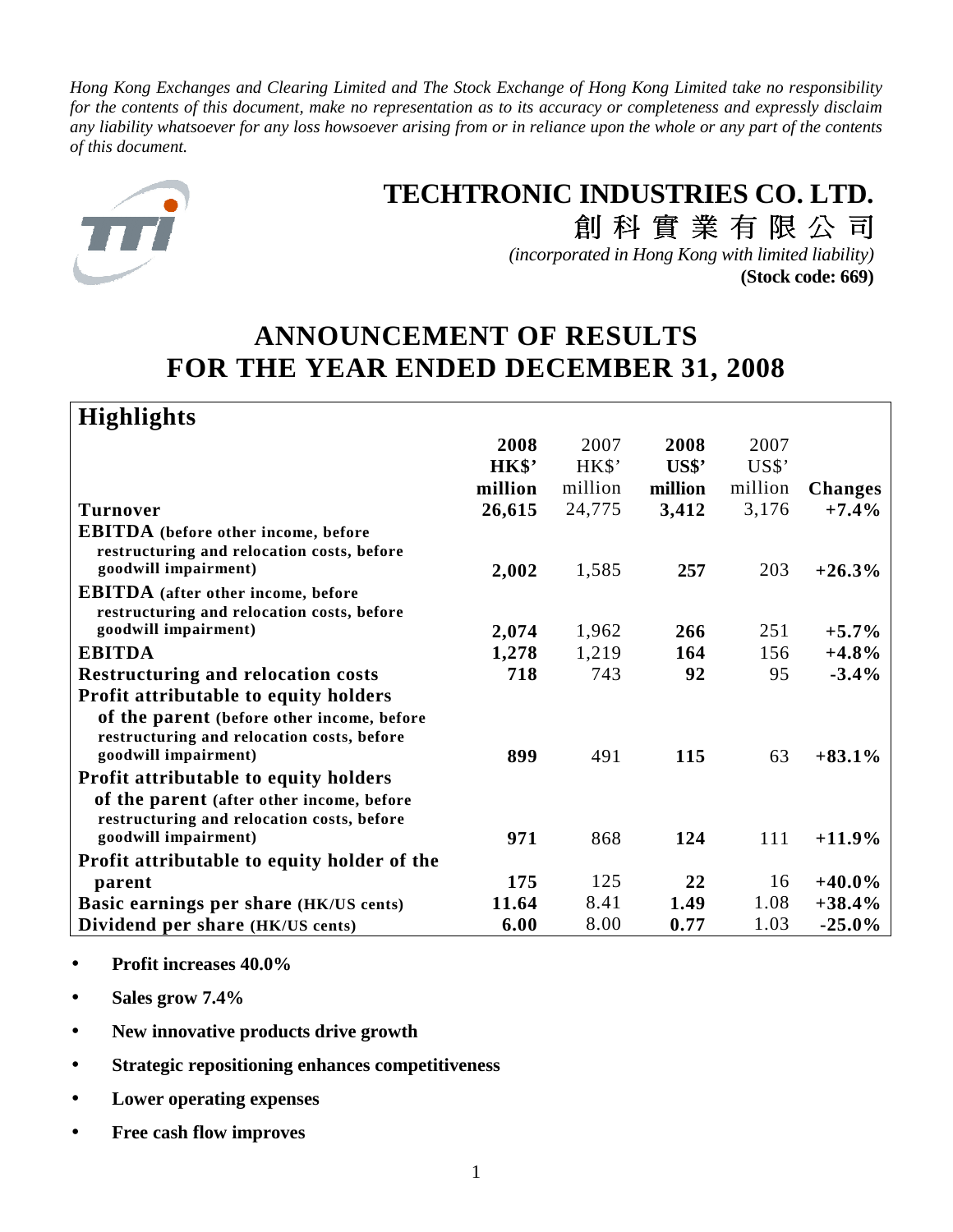# **BUSINESS HIGHLIGHTS**

#### *Profit Increases 40.0% and Sales Grow 7.4%*

TTI Group delivered record sales in 2008 of HK\$26.6 billion, an increase of 7.4% over the prior year and a full year profit of HK\$175 million, a 40.0% increase over 2007. This includes the onetime restructuring costs of the Strategic Repositioning Plan which was announced in 2007. Profit without the restructuring and relocation costs, goodwill impairment, and other income grew 83.1% to HK\$899 million from HK\$491 million in 2007. Earnings per share increased 38.4% to HK11.64 cents over the prior year.

In 2008, the Group's momentum was maintained while tackling the global economic challenges. The resilience of the business is reflected in our sales, profit, and balance sheet improvements during the year. Positive results were achieved through new product development programs, cost containment initiatives, and implementation of our Strategic Repositioning Plan ahead of the economic challenges of 2008. The Plan has improved the manufacturing cost profile and the competitiveness of the Company, positioning it better for years to come.

The Group generated HK\$740 million of free cash flow in 2008, reflecting improved working capital management and reduced capital expenditures. While capital investment for new product development continued, prudent management lowered overall spending by 16% to HK\$719 million from HK\$860 million in 2007. Additional cash was generated from operational improvements and global supply-chain consolidation resulting in a 24% reduction in inventory of HK\$1.4 billion to HK\$4.5 billion at the end of 2008 compared with 2007.

#### *New Innovative Products Drive Growth*

TTI is committed to delivering quality, innovation, and exceptional value to its customers. This focus has provided continuous gains in the Group's market position and has driven record sales results. TTI launched over 350 new products across all core categories and gained strong traction in new categories with substantial sales and profit growth potential. Approximately 30% of our 2008 sales were generated from new products. We were able to achieve this level of new product vitality through improved R&D productivity that managed spending below 2% of sales, consistent with historical levels and without compromising end-user driven innovation.

#### *Strategic Repositioning Enhances Competitiveness*

In 2007, the Board of Directors approved the Strategic Repositioning Plan, an initiative for the Group to fully leverage and exploit the synergies and growth opportunities offered by its acquisitions and business scale. The initiatives included a re-deployment of our global manufacturing and product development operations; a reorganisation of our structures and resources around newly created business units for more efficient management of brands and products; and investments to expand our highly-recognised brands and innovative products into markets where they were under-represented.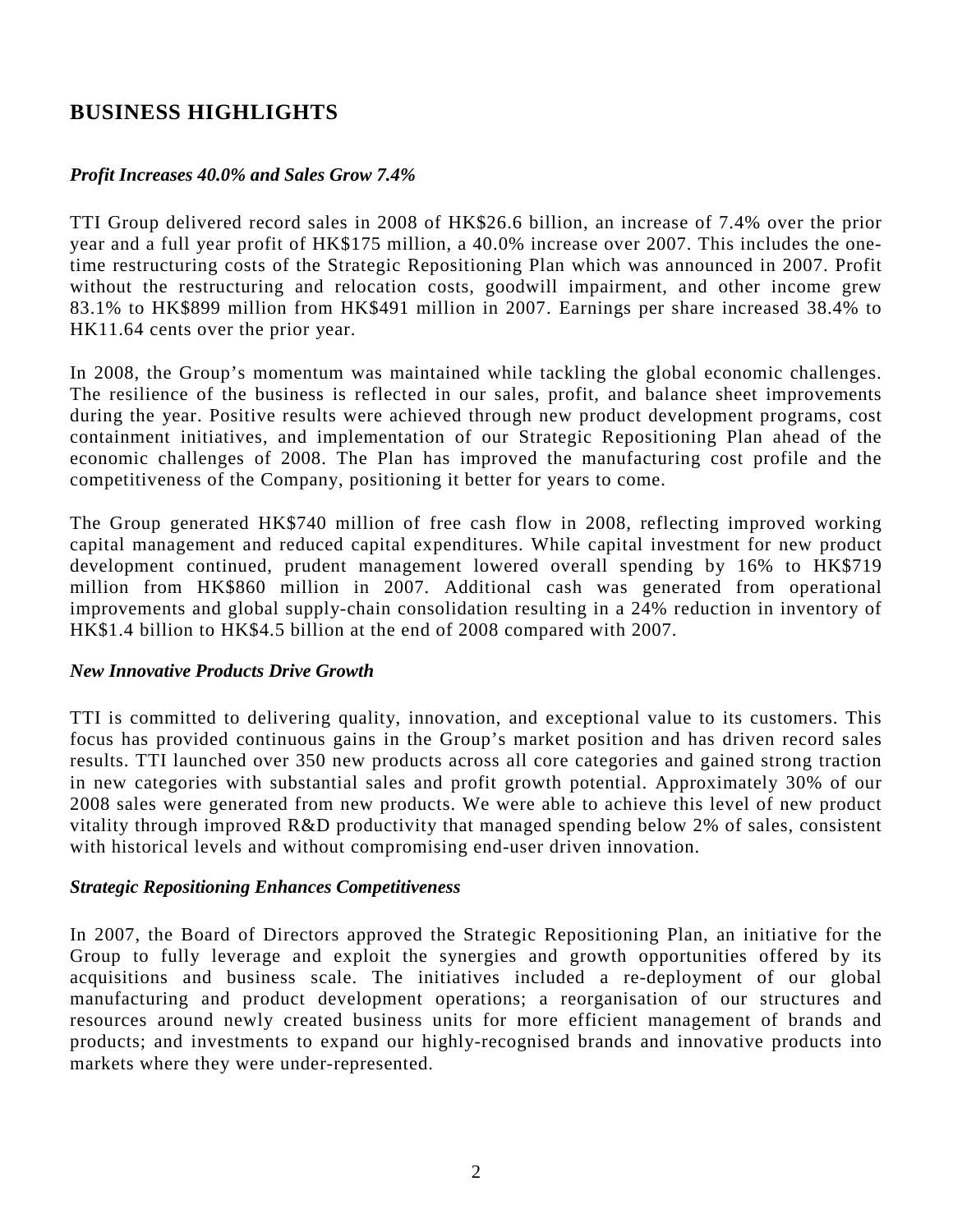### *Lower Operating Expenses*

The global management team addressed the challenge to drive down operating expenses and as a result, direct labor and manufacturing overhead were reduced by 9% from 2007 levels. The New Industrial Park in Dongguan, China achieved full production during the second half of the year and generated operating efficiencies reducing direct labor and manufacturing overhead costs. Even with higher sales, SG&A expenses were cut by HK\$13 million leading to SG&A being reduced from 27.9% of sales in 2007 to 25.9% in 2008. This was achieved without sacrificing our commitment to product development, brand support, and product promotion through control and allocation of all areas of SG&A spend.

The sales volume increase and cost reduction activities increased Gross Profit to HK\$8.2 billion in 2008 from HK\$7.8 billion in 2007. Our Gross Margin percentage softened from 31.5% of 2007 sales to 30.8% of 2008 sales. Materials inflation led the erosion, but was partially offset by business and product mix improvements and reductions in the direct labor and manufacturing overheads. The lowering of SG&A expenses allowed the Profit from Operations to remain at 5.4% of sales which is the same rate as in 2007. The Floor Care and Appliances business continued its improvement following the Hoover integration as Profit from Operations expanded from 1.9% of sales in 2007 to 3.2% of 2008 sales.

#### *Free Cash Flow Improves*

The reduction of capital expenditure and lower inventory contributed to significant free cash flow improvement of HK\$1.2 billion from the 2007 level. Better global inventory management resulted in lower days sales on hand of 62 days from 88 days in 2007. The Company reduced capital expenditures in 2008 leading to a decline in depreciation to HK\$528 million from HK\$562 million for 2007. The 2008 completion of the New Industrial Park means capital requirements will be lower going forward. Together with improved working capital management, we expect free cash flow to continue to improve.

The improvement in free cash flow has enabled the Group to pay down one of the major bank debts which amounted to HK\$702 million in fourth quarter 2008. Our capital structure remains sound and we successfully refinanced approximately 80% of a HK\$1.0 billion syndicated loan in March 2009. At December 2008, net gearing has reduced to 94.6%. The financing costs of the business were reduced slightly on higher volume to 1.8% of sales from 1.9% of sales.

# **DIVIDEND**

The Directors have recommended a final dividend of HK3.00 cents per share for the year ended December 31, 2008 (2007: HK1.50 cents) payable to the Company's shareholders whose names appear on the register of members of the Company on May 27, 2009. Subject to the approval of the shareholders at the forthcoming annual general meeting of the Company, the proposed final dividend is expected to be paid on or about July 31, 2009. This payment, together with the interim dividend of HK3.00 cents per share (2007: HK6.50 cents) paid on September 29, 2008, makes a total payment of HK6.00 cents per share for 2008 (2007: HK8.00 cents).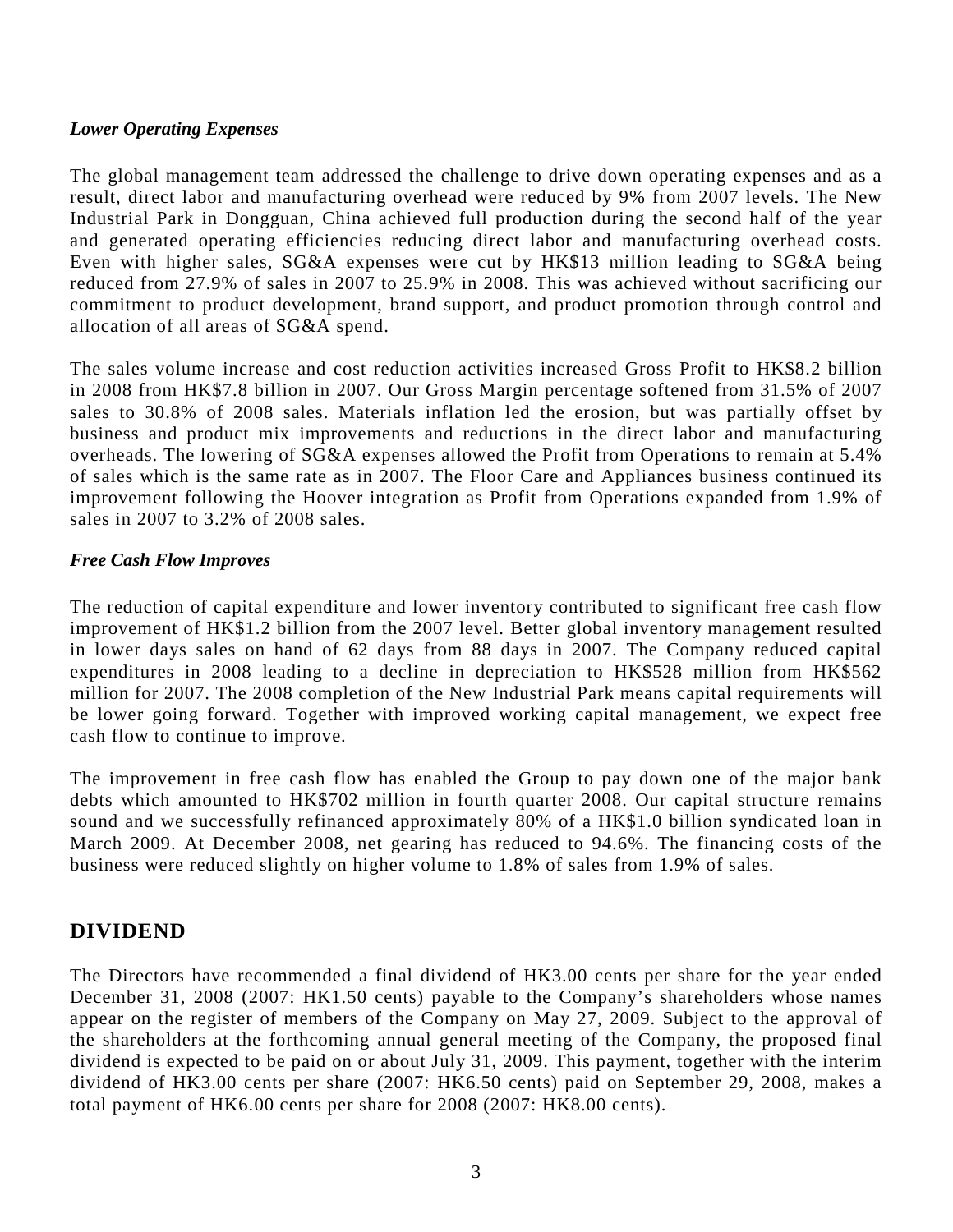# **REVIEW OF OPERATIONS**

Our Power Equipment business delivered solid growth in 2008. The full year sales were HK\$18.5 billion representing 69.6% of Group turnover and an increase of 9.8%. Sales growth was in part due to double digit gains in Outdoor Products after successful new product introductions and continued strength in lithium ion cordless tools where sales doubled. We are aggressively driving product development in all businesses and launched over 200 new products during the year. Professional and industrial tools improved against the prior year and benefited from the launch of the Milwaukee lithium ion M18 and M12 cordless product ranges. We entered the portable generator business where we anticipate strong sales and profit growth potential.

The Floor Care and Appliances business achieved positive sales growth and a turnaround in operating profit. Sales grew 2.3% to HK\$8.0 billion representing 30.4% of Group turnover. In the first full year since acquisition and full integration into the Group, Hoover generated low single digit sales expansion in a declining North American market. The business outside of North America contributed low double digit sales growth. New product introductions were a driver in all our markets with over 100 products launched in 2008. We entered the shredders category and achieved strong support from both retailer and end-users. Profit before restructuring and relocation costs and goodwill impairment increase by 76.0%.

# **OUTLOOK**

The Group expects a challenging environment ahead in light of the ongoing economic weakness in our main markets of US and Europe. TTI will combat this with a focus on its core strengths of product innovation around powerful brands and best cost manufacturing to sustain its competitive advantage. TTI brands have an enormous loyalty with our end-users, customers, dealers, distributors, and retail partners who open the door to our brands and products across the world. We will nurture these relationships and deliver the innovative new products, services, and brands to continue to fuel market share gains.

Our commitment to innovation and high quality products at competitive costs is the engine of our business; driving sales, market share gains, and entry into new markets. We are encouraged by the end-user response to new products introduced last year and confident that we can build on this success. TTI has proven its ability to improve its market position during difficult market conditions.

Another important ingredient of TTI's strength and competiveness is our unrelenting drive for cost efficiency. We have prioritised lowering manufacturing cost by increasing the scope of the Cost Improvement Programs and reducing our SG&A cost base as initiatives for 2009. This will allow us to expand gross margins, improve working capital management, and help to achieve the goal of growing free cash flow.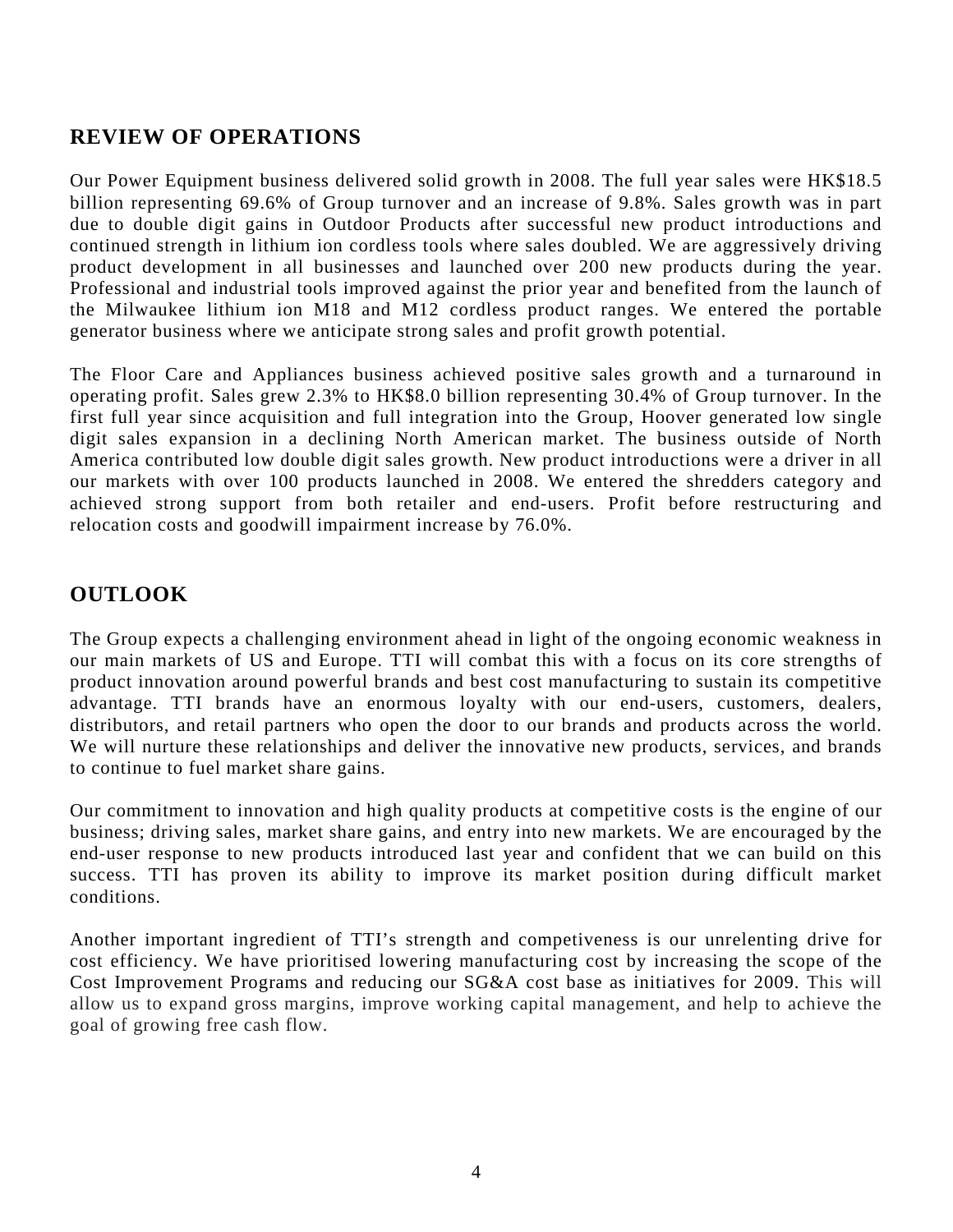The Strategic Repositioning Plan has provided a powerful platform for further productivity gains and the New Industrial Park is generating manufacturing cost improvements through reduced labor and overhead costs, ongoing cost improvement programs, and a rigorous material purchasing regime. We are driving execution of cost savings programs through our Operating Cycle Deployment of quarterly operating reviews across all businesses and functional areas. Management has set aggressive internal cost goals and having already made many of the hard decisions to restructure the global manufacturing operations, is confident these will be accomplished.

# **FINANCIAL REVIEW**

### **FINANCIAL RESULTS**

### *Result Analysis*

The Group's turnover for the year amounted to HK\$26.6 billion, an increase of 7.4% as compared to the HK\$24.8 billion reported in 2007. Profit attributable to equity holders of the parent, amounted to HK\$175 million, as compared to HK\$125 million reported in 2007. Basic earnings per share for the year was HK11.64 cents, improved as compared to HK8.41 cents in 2007.

EBITDA, after other income, before restructuring and relocation costs, before goodwill impairment, amounted to HK\$2.1 billion, an increase of 5.7% as compared to HK\$2.0 billion reported in 2007.

The Group's own brand business accounted for 85.2% of total turnover (2007: 85.9%). North America accounted for 73.8% (2007: 73.1%) of the Group's revenue.

### *Gross Margin*

Gross profit margin softened slightly at 30.8% as compared to 31.5% in 2007. New products launched during the period and cost containment programs and Group synergies partially offset the raw material cost increases, higher manufacturing costs and the Renminbi appreciation in the first three quarters of 2008.

### *Operating Expenses*

Total operating expenses remained flat on higher revenue, representing 25.9% of turnover (2007: 27.9%). The Group managed to control the non-strategic  $SG\&A$  expenses and reinvested into strategic SG&A as planned.

Investments in product design and development amounted to HK\$443 million, representing 1.7% of turnover (2007: 2.2%), reflecting efficiency improvements from the consolidated and effectively structured R&D resources.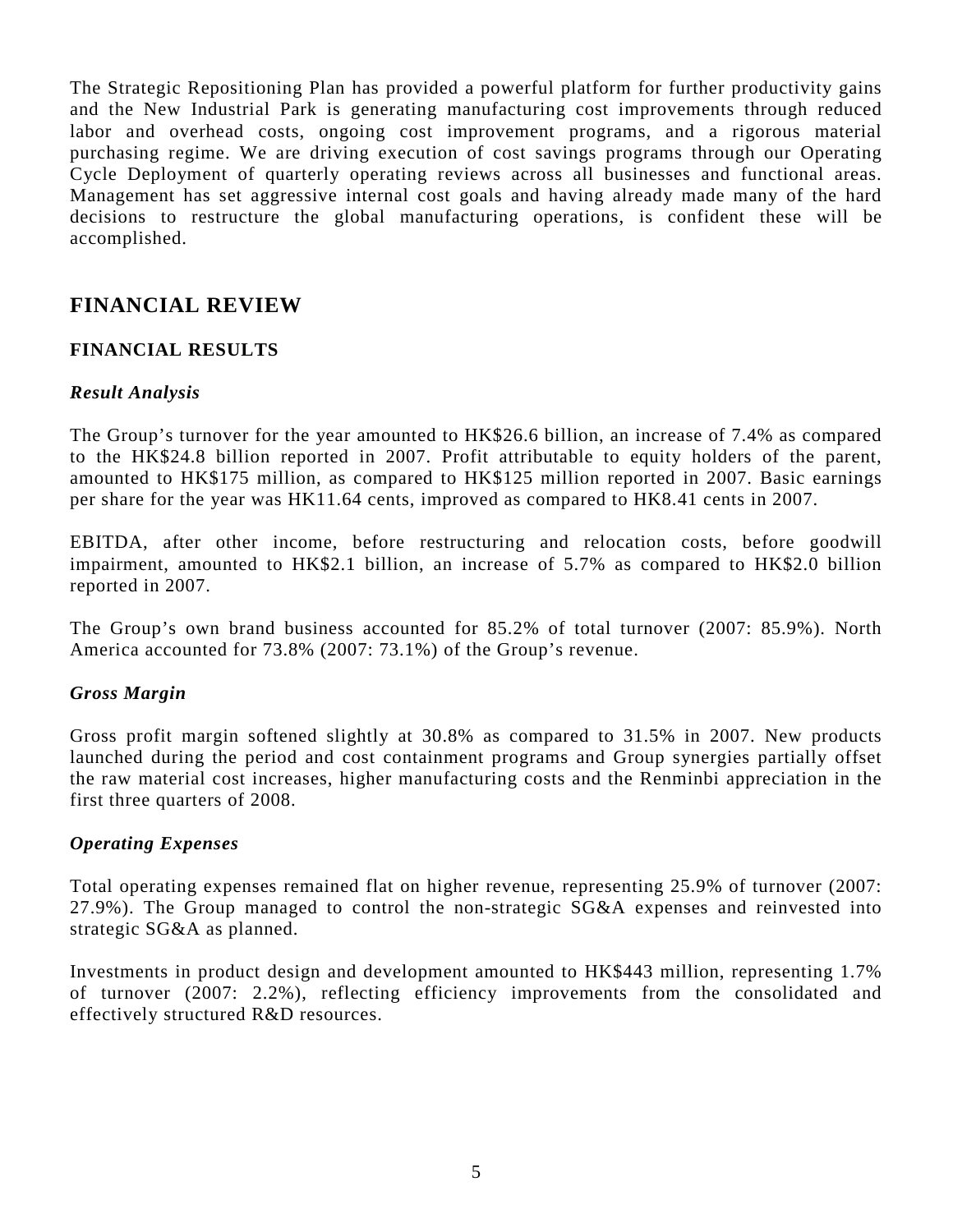Net interest expenses for the year amounted to HK\$430 million as compared to HK\$362 million reported in 2007, an increase of 18.7%. The increase was due to higher cost of funds during the year and additional working capital required for the restructuring and factory expansion. Interest coverage, expressed as a multiple of EBITDA before restructuring and relocation costs, before goodwill impairment was at 4.4 times (2007: 4.5 times).

During the year, there were tax credits of HK\$100 million which translated from an effective tax rate of -26.5%. This was mainly due to certain tax efficiencies on restructuring and relocation costs that materialised in 2008. The Group will leverage its global operations to further improve overall tax efficiencies.

The Group made an impairment on goodwill of HK\$78 million for the Floor Care and Appliances business.

# **LIQUIDITY AND FINANCIAL RESOURCES**

### *Shareholder's Funds*

Total shareholders' funds amounted to HK\$6.8 billion as compared to HK\$6.9 billion in 2007. Book value per share was HK\$4.56 as compared to HK\$4.61 as reported last year.

## *Financial Position*

The Group's net gearing, expressed as a percentage of total net borrowing to equity attributable to equity holders, was at 94.6% as compared to 104.3% as reported last year. The Group remains confident that gearing will improve after the successful implementation of the Strategic Repositioning Plan and initiatives to deliver focused and stringent working capital management.

### *Bank Borrowings*

The Group's major borrowings continued to be in US Dollars and HK Dollars. Other than the fixed rate notes and the Zero Coupon Convertible Bonds, all borrowings are either LIBOR or Hong Kong best lending rates based. There is a natural hedge mechanism in place as the Group's major revenues are in US Dollars and currency exposure therefore is low. Currency, interest rate exposures and cash management functions are all being closely monitored and managed by the Group's treasury team.

### *Working Capital*

Total inventory decreased from HK\$6.0 billion in 2007 to HK\$4.5 billion in 2008 during the year as a result of the Strategic Repositioning Plan. The number of days inventory improved from 88 days to 62 days.

Trade receivable turnover days improved to 45 days as compared to 62 days as reported last year. The Group is comfortable with the quality of receivables and will continue to exercise due care in managing credit exposure.

Trade payable days declined from 66 days reported in 2007 to 52 days in 2008.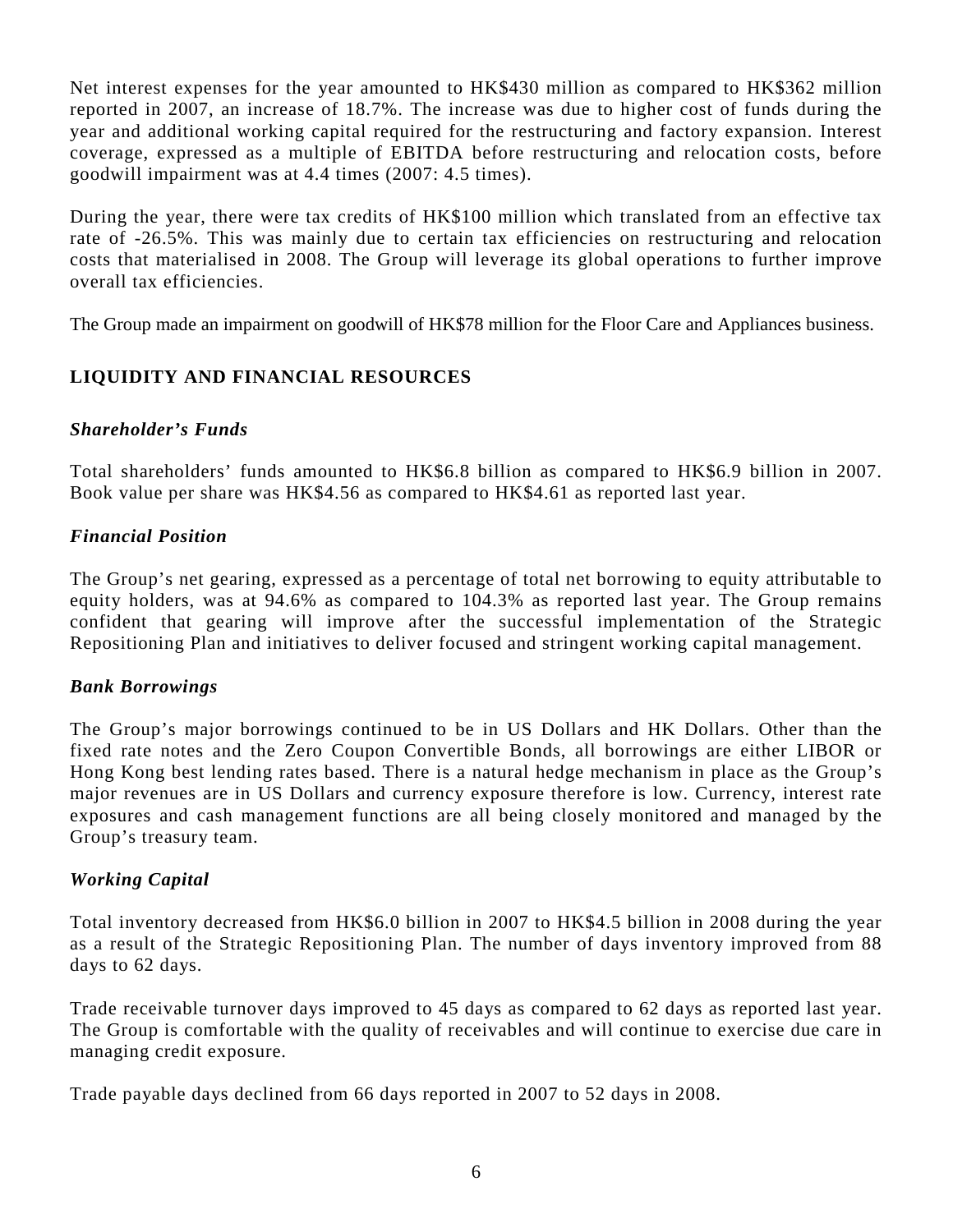### *Capital Expenditures*

Total capital expenditures for the year amounted to HK\$719 million with HK\$275 million related to the new China Industrial Manufacturing and Innovation Campus.

### *Capital Commitment and Contingent Liability*

As at December 31, 2008, total capital commitments amounted to HK\$259 million (2007: HK\$391 million) and there were no material contingent liabilities or off balance sheet obligations.

### *Charges*

None of the Group's assets are charged or subject to encumbrance.

### **HUMAN RESOURCES**

The Group employed a total of 19,354 employees (2007: 23,685 employees) in Hong Kong and overseas. Total staff costs for the period under review amounted to HK\$3.0 billion as compared to HK\$3.2 billion same period last year.

The Group regards human capital as vital for the Group's continuous growth and profitability and remains committed to improving the quality, competence and skills of all employees. It provides job related training and leadership development programs throughout the organisation. The Group continues to offer competitive remuneration packages, discretionary share options and bonuses to eligible staff, based on the performance of the Group and the individual employee.

# **REVIEW OF FINANCIAL INFORMATION**

The Audit Committee has reviewed with senior management of the Group and Messrs Deloitte Touche Tohmatsu the accounting principles and practices adopted by the Company and has discussed internal controls and financial reporting matters, including the review of Group's consolidated financial statements for the year ended December 31, 2008. The Board acknowledges its responsibility for the preparation of the accounts of the Group.

# **CODE ON CORPORATE GOVERNANCE PRACTICES**

The Company confirms that it has complied with all the code provisions of the Code on Corporate Governance Practices (the "**CG Code**") set out in Appendix 14 of the Listing Rules throughout the year ended December 31, 2008, save that:

1. The roles of Chairman and Chief Executive Officer of the Company were performed solely by Mr. Horst Julius Pudwill until February 1, 2008. Subsequent to the appointment of Mr. Joseph Galli Jr as Chief Executive Officer and Executive Director of the Company with effect from February 1, 2008, the two roles were separated and Mr. Horst Julius Pudwill remains in his role as Chairman and Executive Director and responsible for strategic planning and development of the Group.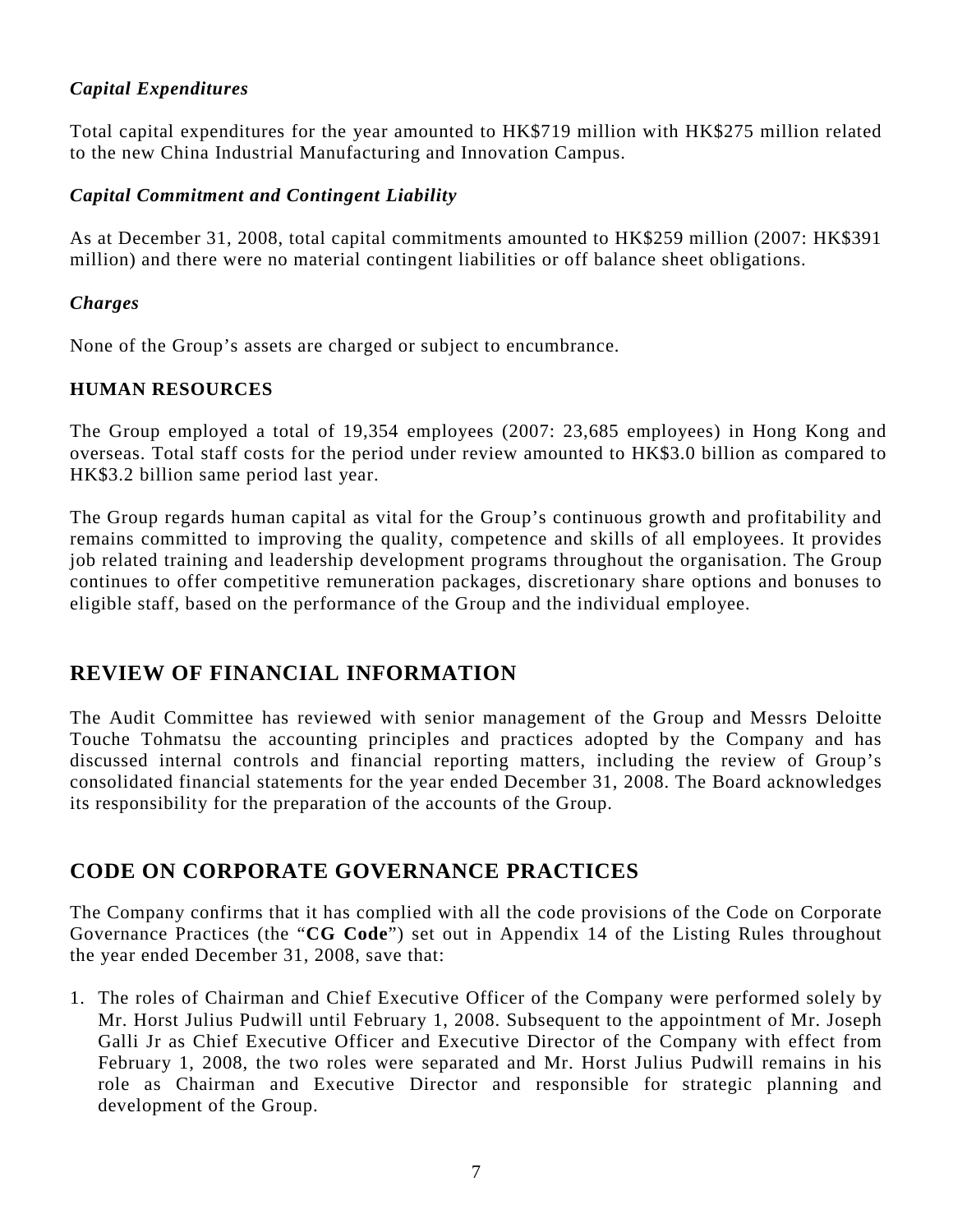2. None of the directors are appointed for a specific term since they are subject to retirement by rotation and re-election in accordance with the Articles of Association of the Company. Under Article 103 of the Articles of Association of the Company, one third of the Board must retire by rotation at each annual general meeting of the Company and, if eligible, offer themselves for re-election.

# **CODE OF CONDUCT FOR SECURITIES TRANSACTIONS BY DIRECTORS**

The Company has adopted the Model Code for Securities Transactions by Directors as set out in Appendix 10 of the Listing Rules (the "Model Code"). Having made specific enquiries with all its Directors, the company confirms that during the year all its Directors have complied with the required standards as set out in the Model Code.

# **PURCHASE, SALE OR REDEMPTION OF SHARES**

There has been no purchase, sale, or redemption of shares of the Company by the Company or any of its subsidiaries during the year.

# **CLOSURE OF REGISTER OF MEMBERS**

The register of members of the Company will be closed from May 25, 2009 to May 27, 2009, both days inclusive. In order to qualify for the final dividend, all transfers accompanied by the relevant share certificates must be lodged with the Company's share registrars, Tricor Secretaries Limited, at 26/F., Tesbury Centre, 28 Queen's Road East, Hong Kong not later than 4:00 p.m. on May 22, 2009.

# **ANNUAL GENERAL MEETING**

The annual general meeting of the Company will be held at Harcourt Room, Lower Lobby, Conrad Hong Kong, Pacific Place, 88 Queensway, Hong Kong on May 27, 2009 at 10:00a.m. The notice of the annual general meeting will be published and dispatched to the shareholders of the Company in accordance with the requirement under the articles of association of the Company and the Listing Rules on or about April 27, 2009.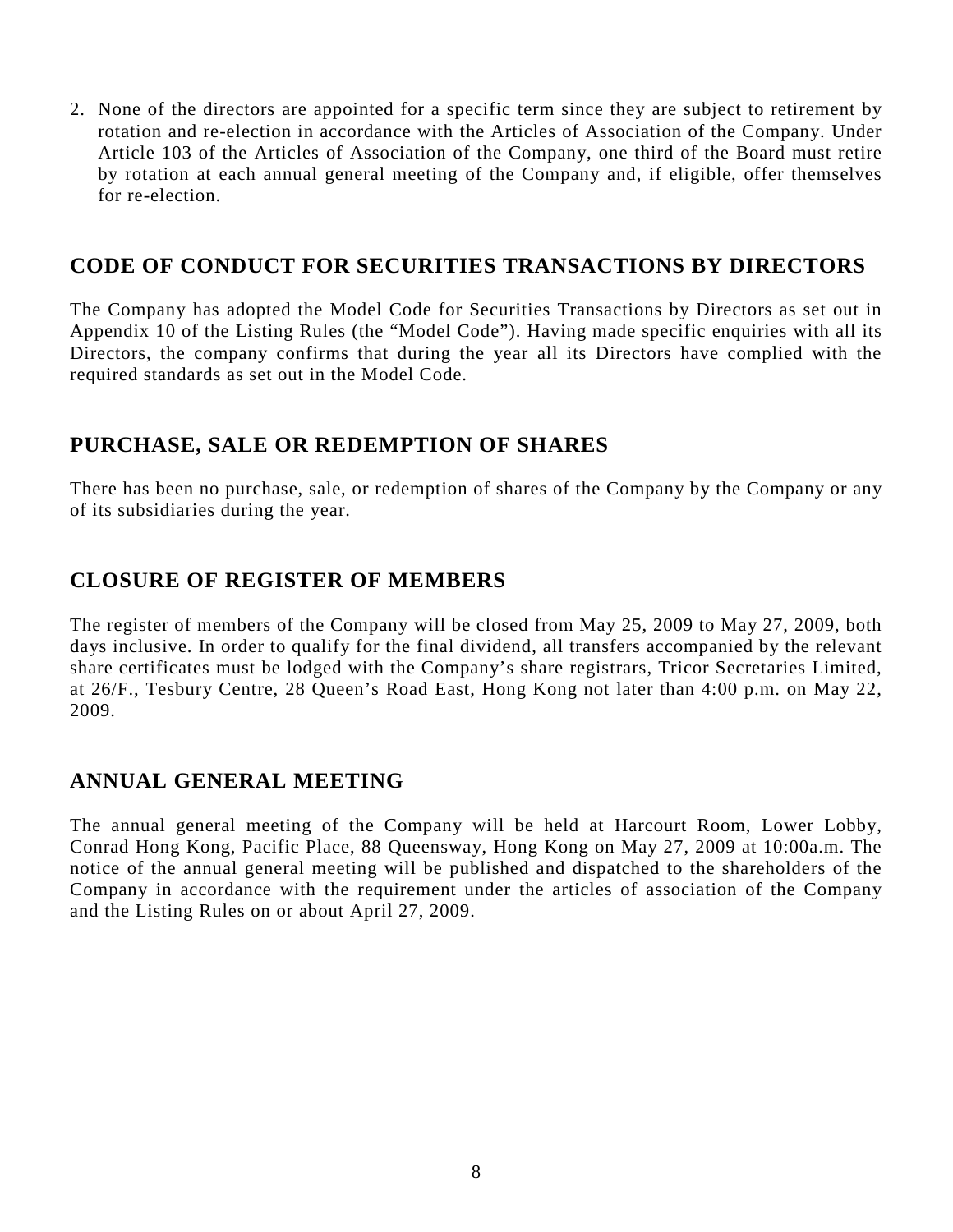# **APPRECIATION**

Once again, I would like to close by thanking our employees for their passion and commitment in moving us forward in our vision of being the world leader in our core businesses. My fellow directors provided insight and thoughtful analysis throughout the year guiding our governance and vision. Finally, we truly appreciate the support of our shareholders, customers, and partners for their contribution.

> By Order of the Board **Horst Julius Pudwill**  Chairman

Hong Kong, April 22, 2009

*As at the date of this announcement, the Board comprises six group Executive Directors, namely Mr Horst Julius Pudwill (Chairman), Dr Roy Chi Ping Chung JP (Vice Chairman), Mr Joseph Galli Jr (Chief Executive Officer), Mr Patrick Kin Wah Chan, Mr Frank Chi Chung Chan and Mr Stephan Horst Pudwill, one Non-executive Director, namely Mr Vincent Ting Kau Cheung, and four Independent Non-executive Directors, namely Mr Joel Arthur Schleicher, Mr Christopher Patrick Langley OBE, Mr Manfred Kuhlmann and Mr Peter David Sullivan.* 

*This results announcement is published on the websites of the Company (www.ttigroup.com) and the HKExnews website (www.hkexnews.com.hk).*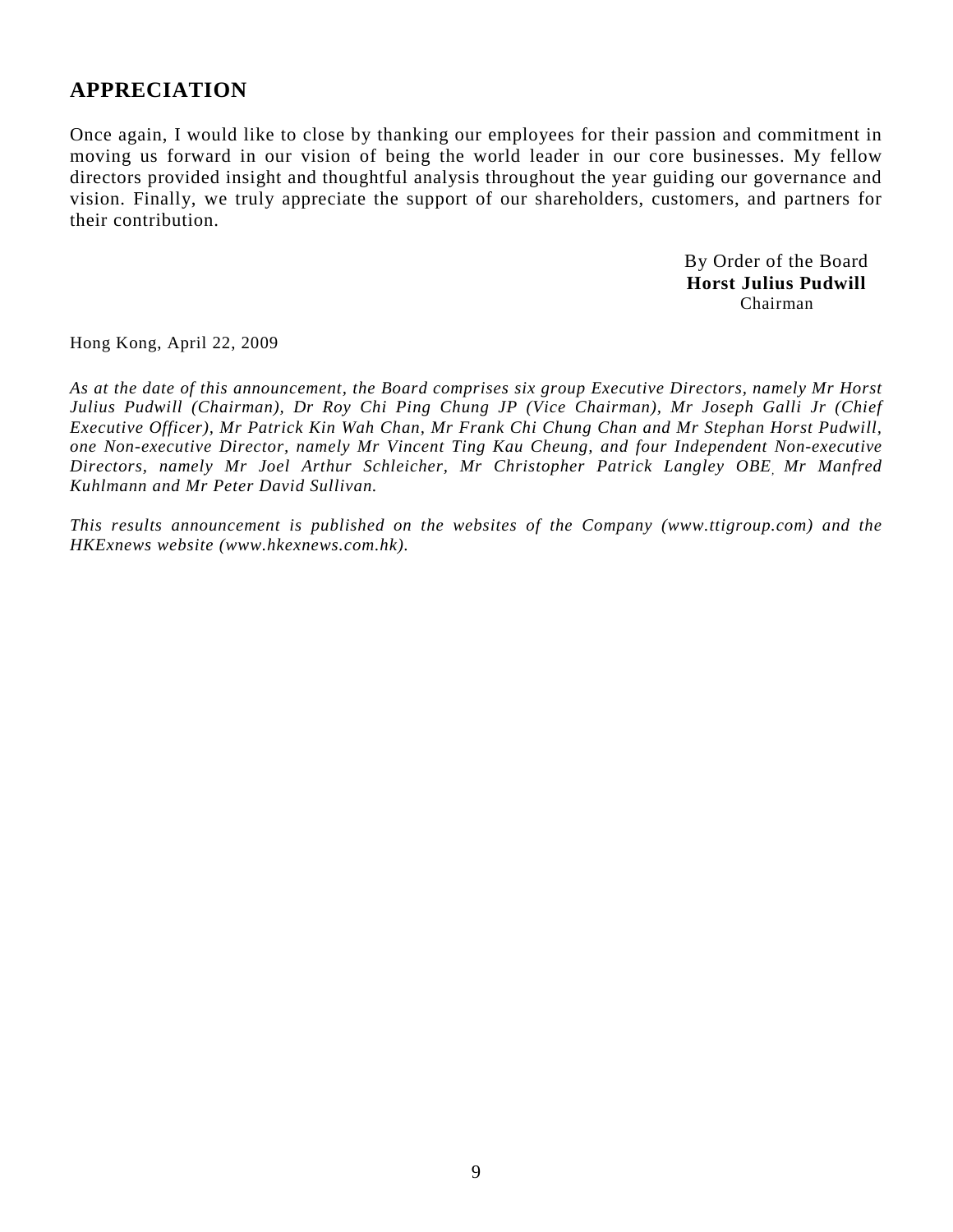# **RESULTS SUMMARY**

# **CONSOLIDATED INCOME STATEMENT**

*For the year ended December 31, 2008* 

|                                                                                                  |                  | 2008            | 2007            | 2008            | 2007            |
|--------------------------------------------------------------------------------------------------|------------------|-----------------|-----------------|-----------------|-----------------|
|                                                                                                  | <b>Notes</b>     | <b>HK\$'000</b> | <b>HK\$'000</b> | <b>US\$'000</b> | <b>US\$'000</b> |
|                                                                                                  |                  |                 |                 | (Note 16)       | (Note 16)       |
| Turnover                                                                                         | $\overline{2}$   | 26,615,319      | 24,774,987      | 3,412,220       | 3,176,280       |
| <b>Cost of Sales</b>                                                                             |                  | (18, 408, 582)  | (16,965,980)    | (2,360,075)     | (2,175,125)     |
| Gross profit                                                                                     |                  | 8,206,737       | 7,809,007       | 1,052,145       | 1,001,155       |
| Other income                                                                                     | $\mathfrak{Z}$   | 72,311          | 377,464         | 9,271           | 48,393          |
| Interest income                                                                                  |                  | 47,129          | 97,658          | 6,042           | 12,520          |
| Selling, distribution, advertising                                                               |                  |                 |                 |                 |                 |
| and warranty expenses                                                                            |                  | (3,447,929)     | (3,478,699)     | (442, 042)      | (445,987)       |
| Administrative expenses                                                                          |                  | (3,007,629)     | (2,898,057)     | (385, 593)      | (371, 546)      |
| Research and development costs                                                                   |                  | (442, 838)      | (535, 134)      | (56, 774)       | (68, 607)       |
| Finance costs                                                                                    | $\overline{4}$   | (477,069)       | (459, 779)      | (61, 163)       | (58, 946)       |
| Profit before restructuring and<br>relocation costs, share of results<br>of associates, goodwill |                  |                 |                 |                 |                 |
| impairment and taxation                                                                          |                  | 950,712         | 912,460         | 121,886         | 116,982         |
| Restructuring and relocation costs                                                               | 5                | (717, 971)      | (743, 018)      | (92, 048)       | (95,259)        |
| Goodwill impairment                                                                              | 6                | (78,000)        |                 | (10,000)        |                 |
| Share of results of associates                                                                   |                  | (3,077)         | (270)           | (394)           | (35)            |
| Profit before taxation                                                                           |                  | 151,664         | 169,172         | 19,444          | 21,688          |
| Taxation credit (charge)                                                                         | 7                | 40,171          | (38,999)        | 5,150           | (5,000)         |
| Profit for the year                                                                              | $\boldsymbol{8}$ | 191,835         | 130,173         | 24,594          | 16,688          |
| Attributable to:                                                                                 |                  |                 |                 |                 |                 |
| Equity holders of the parent                                                                     |                  | 174,807         | 125,257         | 22,411          | 16,058          |
| Minority interests                                                                               |                  | 17,028          | 4,916           | 2,183           | 630             |
|                                                                                                  |                  |                 |                 |                 |                 |
|                                                                                                  |                  | 191,835         | 130,173         | 24,594          | 16,688          |
| Dividends                                                                                        |                  | 67,556          | 287,501         | 8,661           | 36,859          |
|                                                                                                  | 9                |                 |                 |                 |                 |
| Earnings per share (HK/US cents)<br><b>Basic</b>                                                 |                  | 11.64           | 8.41            | 1.49            | 1.08            |
| Diluted                                                                                          |                  | 11.64           | 7.40            | 1.49            | 0.95            |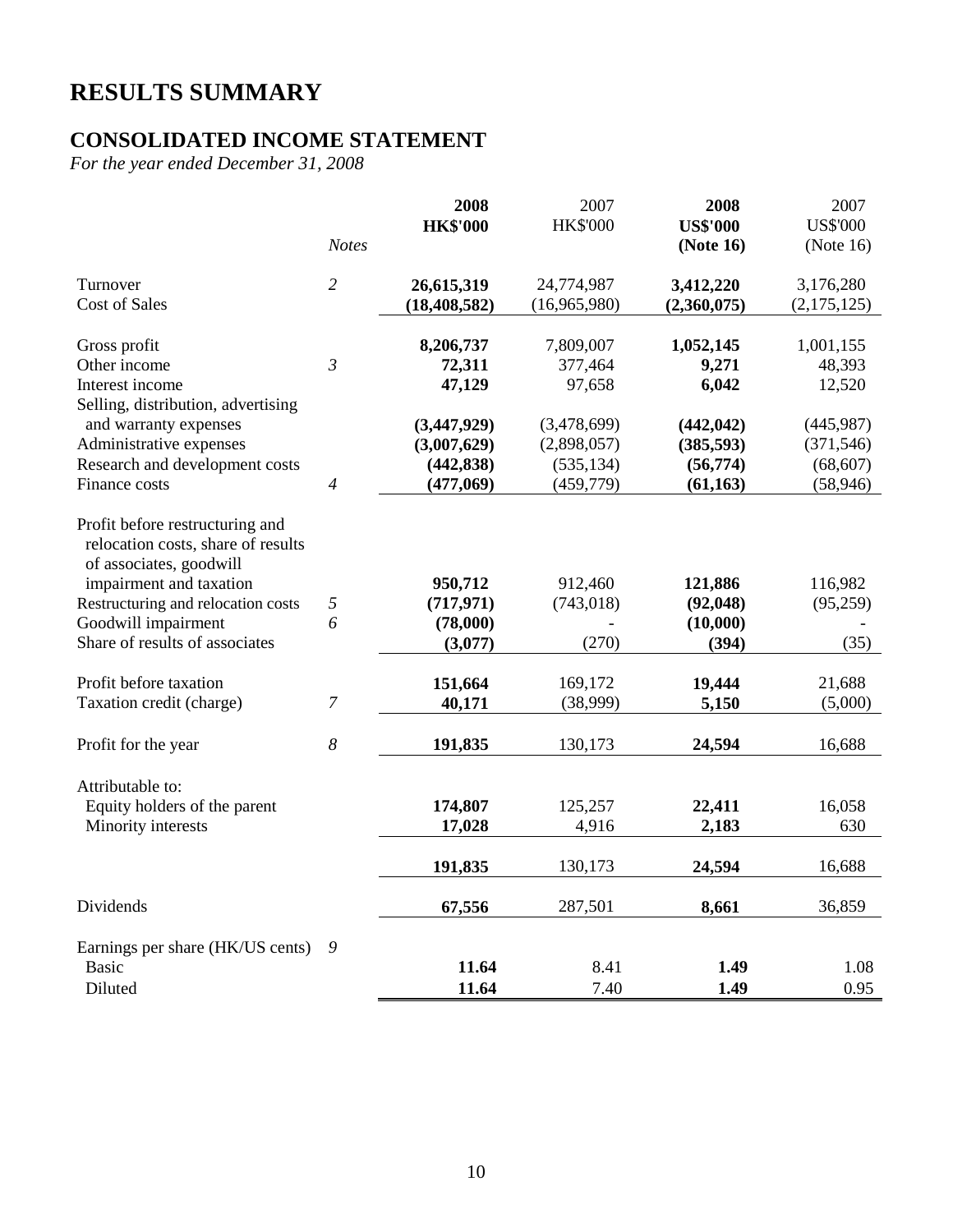# **CONSOLIDATED BALANCE SHEET**

*As at December 31, 2008* 

| <b>HK\$'000</b><br><b>US\$'000</b><br><b>HK\$'000</b><br><b>US\$'000</b><br><b>Notes</b><br>(Note 16)<br>(Note 16)<br><b>ASSETS</b><br>Non-current assets<br>10 & 14<br>Property, plant and equipment<br>2,612,534<br>301,912<br>334,940<br>2,354,914<br>78,799<br>36,356<br>10,102<br>283,573<br>Lease prepayments<br>Goodwill<br>4,164,129<br>521,998<br>533,863<br>4,071,585<br>Intangible assets<br>2,176,077<br>278,984<br>2,446,548<br>313,660<br>Interests in associates<br>203,637<br>26,107<br>206,328<br>26,452<br>Available-for-sale investments<br>17,058<br>17,058<br>2,187<br>2,187<br>Deferred tax assets<br>97,809<br>637,361<br>762,907<br>81,713<br>10,017,367<br>10,015,141<br>1,284,278<br>1,283,992<br>Current assets<br>Inventories<br>4,522,366<br>579,791<br>763,026<br>5,951,606<br>11<br>Trade and other receivables<br>3,515,583<br>4,471,844<br>450,716<br>573,313<br>Deposits and prepayments<br>470,147<br>93,897<br>60,275<br>732,400<br>30,525<br>60,128<br><b>Bills</b> receivable<br>238,092<br>469,002<br>313,172<br>271,134<br>40,150<br>34,761<br>Tax recoverable<br>Trade receivables from associates<br>109<br>10,053<br>1,289<br>14<br>Foreign currency forward contracts<br>53,576<br>6,869<br>Held-for-trading investments<br>442<br>3,451<br>17,192<br>2,204<br>Bank balances, deposits and cash<br>3,293,327<br>306,786<br>422,221<br>2,392,931<br>14,954,305<br>1,917,217<br>11,771,680<br>1,509,190<br><b>Current liabilities</b><br>Trade and other payables<br>12<br>3,777,793<br>572,617<br>4,466,407<br>484,333<br>Bills payable<br>152,759<br>299,223<br>19,584<br>38,362<br>Warranty provision<br>474,386<br>60,819<br>426,578<br>54,689<br>Trade payable to an associate<br>180<br>1,407<br>Tax payable<br>284,256<br>36,443<br>36,676<br>286,069<br>Restructuring provision<br>145,426<br>418,380<br>18,644<br>53,638<br>Obligations under finance leases<br>- due within one year<br>16,815<br>17,635<br>2,156<br>2,261<br>2,462,611<br>Discounted bills with recourse<br>3,036,449<br>315,719<br>389,288<br>Unsecured borrowings<br>- due within one year<br>2,566,503<br>329,038<br>3,089,852<br>396,135<br>Convertible bonds<br>100,805<br>12,924<br><b>Bank</b> overdrafts<br>263,732<br>418,369<br>33,811<br>53,637<br>10,722,034<br>11,983,421<br>1,374,618<br>1,536,336<br>Net current assets<br>1,049,646<br>2,970,884<br>134,572<br>380,881<br>11,067,013<br>Total assets less current liabilities<br>12,986,025<br>1,418,850<br>1,664,873 |  | 2008 | 2007 | 2008 | 2007 |
|------------------------------------------------------------------------------------------------------------------------------------------------------------------------------------------------------------------------------------------------------------------------------------------------------------------------------------------------------------------------------------------------------------------------------------------------------------------------------------------------------------------------------------------------------------------------------------------------------------------------------------------------------------------------------------------------------------------------------------------------------------------------------------------------------------------------------------------------------------------------------------------------------------------------------------------------------------------------------------------------------------------------------------------------------------------------------------------------------------------------------------------------------------------------------------------------------------------------------------------------------------------------------------------------------------------------------------------------------------------------------------------------------------------------------------------------------------------------------------------------------------------------------------------------------------------------------------------------------------------------------------------------------------------------------------------------------------------------------------------------------------------------------------------------------------------------------------------------------------------------------------------------------------------------------------------------------------------------------------------------------------------------------------------------------------------------------------------------------------------------------------------------------------------------------------------------------------------------------------------------------------------------------------------------------------------------------------------------------------------------------------------------------------------------------------------------------------------------------------------------------------|--|------|------|------|------|
|                                                                                                                                                                                                                                                                                                                                                                                                                                                                                                                                                                                                                                                                                                                                                                                                                                                                                                                                                                                                                                                                                                                                                                                                                                                                                                                                                                                                                                                                                                                                                                                                                                                                                                                                                                                                                                                                                                                                                                                                                                                                                                                                                                                                                                                                                                                                                                                                                                                                                                            |  |      |      |      |      |
|                                                                                                                                                                                                                                                                                                                                                                                                                                                                                                                                                                                                                                                                                                                                                                                                                                                                                                                                                                                                                                                                                                                                                                                                                                                                                                                                                                                                                                                                                                                                                                                                                                                                                                                                                                                                                                                                                                                                                                                                                                                                                                                                                                                                                                                                                                                                                                                                                                                                                                            |  |      |      |      |      |
|                                                                                                                                                                                                                                                                                                                                                                                                                                                                                                                                                                                                                                                                                                                                                                                                                                                                                                                                                                                                                                                                                                                                                                                                                                                                                                                                                                                                                                                                                                                                                                                                                                                                                                                                                                                                                                                                                                                                                                                                                                                                                                                                                                                                                                                                                                                                                                                                                                                                                                            |  |      |      |      |      |
|                                                                                                                                                                                                                                                                                                                                                                                                                                                                                                                                                                                                                                                                                                                                                                                                                                                                                                                                                                                                                                                                                                                                                                                                                                                                                                                                                                                                                                                                                                                                                                                                                                                                                                                                                                                                                                                                                                                                                                                                                                                                                                                                                                                                                                                                                                                                                                                                                                                                                                            |  |      |      |      |      |
|                                                                                                                                                                                                                                                                                                                                                                                                                                                                                                                                                                                                                                                                                                                                                                                                                                                                                                                                                                                                                                                                                                                                                                                                                                                                                                                                                                                                                                                                                                                                                                                                                                                                                                                                                                                                                                                                                                                                                                                                                                                                                                                                                                                                                                                                                                                                                                                                                                                                                                            |  |      |      |      |      |
|                                                                                                                                                                                                                                                                                                                                                                                                                                                                                                                                                                                                                                                                                                                                                                                                                                                                                                                                                                                                                                                                                                                                                                                                                                                                                                                                                                                                                                                                                                                                                                                                                                                                                                                                                                                                                                                                                                                                                                                                                                                                                                                                                                                                                                                                                                                                                                                                                                                                                                            |  |      |      |      |      |
|                                                                                                                                                                                                                                                                                                                                                                                                                                                                                                                                                                                                                                                                                                                                                                                                                                                                                                                                                                                                                                                                                                                                                                                                                                                                                                                                                                                                                                                                                                                                                                                                                                                                                                                                                                                                                                                                                                                                                                                                                                                                                                                                                                                                                                                                                                                                                                                                                                                                                                            |  |      |      |      |      |
|                                                                                                                                                                                                                                                                                                                                                                                                                                                                                                                                                                                                                                                                                                                                                                                                                                                                                                                                                                                                                                                                                                                                                                                                                                                                                                                                                                                                                                                                                                                                                                                                                                                                                                                                                                                                                                                                                                                                                                                                                                                                                                                                                                                                                                                                                                                                                                                                                                                                                                            |  |      |      |      |      |
|                                                                                                                                                                                                                                                                                                                                                                                                                                                                                                                                                                                                                                                                                                                                                                                                                                                                                                                                                                                                                                                                                                                                                                                                                                                                                                                                                                                                                                                                                                                                                                                                                                                                                                                                                                                                                                                                                                                                                                                                                                                                                                                                                                                                                                                                                                                                                                                                                                                                                                            |  |      |      |      |      |
|                                                                                                                                                                                                                                                                                                                                                                                                                                                                                                                                                                                                                                                                                                                                                                                                                                                                                                                                                                                                                                                                                                                                                                                                                                                                                                                                                                                                                                                                                                                                                                                                                                                                                                                                                                                                                                                                                                                                                                                                                                                                                                                                                                                                                                                                                                                                                                                                                                                                                                            |  |      |      |      |      |
|                                                                                                                                                                                                                                                                                                                                                                                                                                                                                                                                                                                                                                                                                                                                                                                                                                                                                                                                                                                                                                                                                                                                                                                                                                                                                                                                                                                                                                                                                                                                                                                                                                                                                                                                                                                                                                                                                                                                                                                                                                                                                                                                                                                                                                                                                                                                                                                                                                                                                                            |  |      |      |      |      |
|                                                                                                                                                                                                                                                                                                                                                                                                                                                                                                                                                                                                                                                                                                                                                                                                                                                                                                                                                                                                                                                                                                                                                                                                                                                                                                                                                                                                                                                                                                                                                                                                                                                                                                                                                                                                                                                                                                                                                                                                                                                                                                                                                                                                                                                                                                                                                                                                                                                                                                            |  |      |      |      |      |
|                                                                                                                                                                                                                                                                                                                                                                                                                                                                                                                                                                                                                                                                                                                                                                                                                                                                                                                                                                                                                                                                                                                                                                                                                                                                                                                                                                                                                                                                                                                                                                                                                                                                                                                                                                                                                                                                                                                                                                                                                                                                                                                                                                                                                                                                                                                                                                                                                                                                                                            |  |      |      |      |      |
|                                                                                                                                                                                                                                                                                                                                                                                                                                                                                                                                                                                                                                                                                                                                                                                                                                                                                                                                                                                                                                                                                                                                                                                                                                                                                                                                                                                                                                                                                                                                                                                                                                                                                                                                                                                                                                                                                                                                                                                                                                                                                                                                                                                                                                                                                                                                                                                                                                                                                                            |  |      |      |      |      |
|                                                                                                                                                                                                                                                                                                                                                                                                                                                                                                                                                                                                                                                                                                                                                                                                                                                                                                                                                                                                                                                                                                                                                                                                                                                                                                                                                                                                                                                                                                                                                                                                                                                                                                                                                                                                                                                                                                                                                                                                                                                                                                                                                                                                                                                                                                                                                                                                                                                                                                            |  |      |      |      |      |
|                                                                                                                                                                                                                                                                                                                                                                                                                                                                                                                                                                                                                                                                                                                                                                                                                                                                                                                                                                                                                                                                                                                                                                                                                                                                                                                                                                                                                                                                                                                                                                                                                                                                                                                                                                                                                                                                                                                                                                                                                                                                                                                                                                                                                                                                                                                                                                                                                                                                                                            |  |      |      |      |      |
|                                                                                                                                                                                                                                                                                                                                                                                                                                                                                                                                                                                                                                                                                                                                                                                                                                                                                                                                                                                                                                                                                                                                                                                                                                                                                                                                                                                                                                                                                                                                                                                                                                                                                                                                                                                                                                                                                                                                                                                                                                                                                                                                                                                                                                                                                                                                                                                                                                                                                                            |  |      |      |      |      |
|                                                                                                                                                                                                                                                                                                                                                                                                                                                                                                                                                                                                                                                                                                                                                                                                                                                                                                                                                                                                                                                                                                                                                                                                                                                                                                                                                                                                                                                                                                                                                                                                                                                                                                                                                                                                                                                                                                                                                                                                                                                                                                                                                                                                                                                                                                                                                                                                                                                                                                            |  |      |      |      |      |
|                                                                                                                                                                                                                                                                                                                                                                                                                                                                                                                                                                                                                                                                                                                                                                                                                                                                                                                                                                                                                                                                                                                                                                                                                                                                                                                                                                                                                                                                                                                                                                                                                                                                                                                                                                                                                                                                                                                                                                                                                                                                                                                                                                                                                                                                                                                                                                                                                                                                                                            |  |      |      |      |      |
|                                                                                                                                                                                                                                                                                                                                                                                                                                                                                                                                                                                                                                                                                                                                                                                                                                                                                                                                                                                                                                                                                                                                                                                                                                                                                                                                                                                                                                                                                                                                                                                                                                                                                                                                                                                                                                                                                                                                                                                                                                                                                                                                                                                                                                                                                                                                                                                                                                                                                                            |  |      |      |      |      |
|                                                                                                                                                                                                                                                                                                                                                                                                                                                                                                                                                                                                                                                                                                                                                                                                                                                                                                                                                                                                                                                                                                                                                                                                                                                                                                                                                                                                                                                                                                                                                                                                                                                                                                                                                                                                                                                                                                                                                                                                                                                                                                                                                                                                                                                                                                                                                                                                                                                                                                            |  |      |      |      |      |
|                                                                                                                                                                                                                                                                                                                                                                                                                                                                                                                                                                                                                                                                                                                                                                                                                                                                                                                                                                                                                                                                                                                                                                                                                                                                                                                                                                                                                                                                                                                                                                                                                                                                                                                                                                                                                                                                                                                                                                                                                                                                                                                                                                                                                                                                                                                                                                                                                                                                                                            |  |      |      |      |      |
|                                                                                                                                                                                                                                                                                                                                                                                                                                                                                                                                                                                                                                                                                                                                                                                                                                                                                                                                                                                                                                                                                                                                                                                                                                                                                                                                                                                                                                                                                                                                                                                                                                                                                                                                                                                                                                                                                                                                                                                                                                                                                                                                                                                                                                                                                                                                                                                                                                                                                                            |  |      |      |      |      |
|                                                                                                                                                                                                                                                                                                                                                                                                                                                                                                                                                                                                                                                                                                                                                                                                                                                                                                                                                                                                                                                                                                                                                                                                                                                                                                                                                                                                                                                                                                                                                                                                                                                                                                                                                                                                                                                                                                                                                                                                                                                                                                                                                                                                                                                                                                                                                                                                                                                                                                            |  |      |      |      |      |
|                                                                                                                                                                                                                                                                                                                                                                                                                                                                                                                                                                                                                                                                                                                                                                                                                                                                                                                                                                                                                                                                                                                                                                                                                                                                                                                                                                                                                                                                                                                                                                                                                                                                                                                                                                                                                                                                                                                                                                                                                                                                                                                                                                                                                                                                                                                                                                                                                                                                                                            |  |      |      |      |      |
|                                                                                                                                                                                                                                                                                                                                                                                                                                                                                                                                                                                                                                                                                                                                                                                                                                                                                                                                                                                                                                                                                                                                                                                                                                                                                                                                                                                                                                                                                                                                                                                                                                                                                                                                                                                                                                                                                                                                                                                                                                                                                                                                                                                                                                                                                                                                                                                                                                                                                                            |  |      |      |      |      |
|                                                                                                                                                                                                                                                                                                                                                                                                                                                                                                                                                                                                                                                                                                                                                                                                                                                                                                                                                                                                                                                                                                                                                                                                                                                                                                                                                                                                                                                                                                                                                                                                                                                                                                                                                                                                                                                                                                                                                                                                                                                                                                                                                                                                                                                                                                                                                                                                                                                                                                            |  |      |      |      |      |
|                                                                                                                                                                                                                                                                                                                                                                                                                                                                                                                                                                                                                                                                                                                                                                                                                                                                                                                                                                                                                                                                                                                                                                                                                                                                                                                                                                                                                                                                                                                                                                                                                                                                                                                                                                                                                                                                                                                                                                                                                                                                                                                                                                                                                                                                                                                                                                                                                                                                                                            |  |      |      |      |      |
|                                                                                                                                                                                                                                                                                                                                                                                                                                                                                                                                                                                                                                                                                                                                                                                                                                                                                                                                                                                                                                                                                                                                                                                                                                                                                                                                                                                                                                                                                                                                                                                                                                                                                                                                                                                                                                                                                                                                                                                                                                                                                                                                                                                                                                                                                                                                                                                                                                                                                                            |  |      |      |      |      |
|                                                                                                                                                                                                                                                                                                                                                                                                                                                                                                                                                                                                                                                                                                                                                                                                                                                                                                                                                                                                                                                                                                                                                                                                                                                                                                                                                                                                                                                                                                                                                                                                                                                                                                                                                                                                                                                                                                                                                                                                                                                                                                                                                                                                                                                                                                                                                                                                                                                                                                            |  |      |      |      |      |
|                                                                                                                                                                                                                                                                                                                                                                                                                                                                                                                                                                                                                                                                                                                                                                                                                                                                                                                                                                                                                                                                                                                                                                                                                                                                                                                                                                                                                                                                                                                                                                                                                                                                                                                                                                                                                                                                                                                                                                                                                                                                                                                                                                                                                                                                                                                                                                                                                                                                                                            |  |      |      |      |      |
|                                                                                                                                                                                                                                                                                                                                                                                                                                                                                                                                                                                                                                                                                                                                                                                                                                                                                                                                                                                                                                                                                                                                                                                                                                                                                                                                                                                                                                                                                                                                                                                                                                                                                                                                                                                                                                                                                                                                                                                                                                                                                                                                                                                                                                                                                                                                                                                                                                                                                                            |  |      |      |      |      |
|                                                                                                                                                                                                                                                                                                                                                                                                                                                                                                                                                                                                                                                                                                                                                                                                                                                                                                                                                                                                                                                                                                                                                                                                                                                                                                                                                                                                                                                                                                                                                                                                                                                                                                                                                                                                                                                                                                                                                                                                                                                                                                                                                                                                                                                                                                                                                                                                                                                                                                            |  |      |      |      |      |
|                                                                                                                                                                                                                                                                                                                                                                                                                                                                                                                                                                                                                                                                                                                                                                                                                                                                                                                                                                                                                                                                                                                                                                                                                                                                                                                                                                                                                                                                                                                                                                                                                                                                                                                                                                                                                                                                                                                                                                                                                                                                                                                                                                                                                                                                                                                                                                                                                                                                                                            |  |      |      |      |      |
|                                                                                                                                                                                                                                                                                                                                                                                                                                                                                                                                                                                                                                                                                                                                                                                                                                                                                                                                                                                                                                                                                                                                                                                                                                                                                                                                                                                                                                                                                                                                                                                                                                                                                                                                                                                                                                                                                                                                                                                                                                                                                                                                                                                                                                                                                                                                                                                                                                                                                                            |  |      |      |      |      |
|                                                                                                                                                                                                                                                                                                                                                                                                                                                                                                                                                                                                                                                                                                                                                                                                                                                                                                                                                                                                                                                                                                                                                                                                                                                                                                                                                                                                                                                                                                                                                                                                                                                                                                                                                                                                                                                                                                                                                                                                                                                                                                                                                                                                                                                                                                                                                                                                                                                                                                            |  |      |      |      |      |
|                                                                                                                                                                                                                                                                                                                                                                                                                                                                                                                                                                                                                                                                                                                                                                                                                                                                                                                                                                                                                                                                                                                                                                                                                                                                                                                                                                                                                                                                                                                                                                                                                                                                                                                                                                                                                                                                                                                                                                                                                                                                                                                                                                                                                                                                                                                                                                                                                                                                                                            |  |      |      |      |      |
|                                                                                                                                                                                                                                                                                                                                                                                                                                                                                                                                                                                                                                                                                                                                                                                                                                                                                                                                                                                                                                                                                                                                                                                                                                                                                                                                                                                                                                                                                                                                                                                                                                                                                                                                                                                                                                                                                                                                                                                                                                                                                                                                                                                                                                                                                                                                                                                                                                                                                                            |  |      |      |      |      |
|                                                                                                                                                                                                                                                                                                                                                                                                                                                                                                                                                                                                                                                                                                                                                                                                                                                                                                                                                                                                                                                                                                                                                                                                                                                                                                                                                                                                                                                                                                                                                                                                                                                                                                                                                                                                                                                                                                                                                                                                                                                                                                                                                                                                                                                                                                                                                                                                                                                                                                            |  |      |      |      |      |
|                                                                                                                                                                                                                                                                                                                                                                                                                                                                                                                                                                                                                                                                                                                                                                                                                                                                                                                                                                                                                                                                                                                                                                                                                                                                                                                                                                                                                                                                                                                                                                                                                                                                                                                                                                                                                                                                                                                                                                                                                                                                                                                                                                                                                                                                                                                                                                                                                                                                                                            |  |      |      |      |      |
|                                                                                                                                                                                                                                                                                                                                                                                                                                                                                                                                                                                                                                                                                                                                                                                                                                                                                                                                                                                                                                                                                                                                                                                                                                                                                                                                                                                                                                                                                                                                                                                                                                                                                                                                                                                                                                                                                                                                                                                                                                                                                                                                                                                                                                                                                                                                                                                                                                                                                                            |  |      |      |      |      |
|                                                                                                                                                                                                                                                                                                                                                                                                                                                                                                                                                                                                                                                                                                                                                                                                                                                                                                                                                                                                                                                                                                                                                                                                                                                                                                                                                                                                                                                                                                                                                                                                                                                                                                                                                                                                                                                                                                                                                                                                                                                                                                                                                                                                                                                                                                                                                                                                                                                                                                            |  |      |      |      |      |
|                                                                                                                                                                                                                                                                                                                                                                                                                                                                                                                                                                                                                                                                                                                                                                                                                                                                                                                                                                                                                                                                                                                                                                                                                                                                                                                                                                                                                                                                                                                                                                                                                                                                                                                                                                                                                                                                                                                                                                                                                                                                                                                                                                                                                                                                                                                                                                                                                                                                                                            |  |      |      |      |      |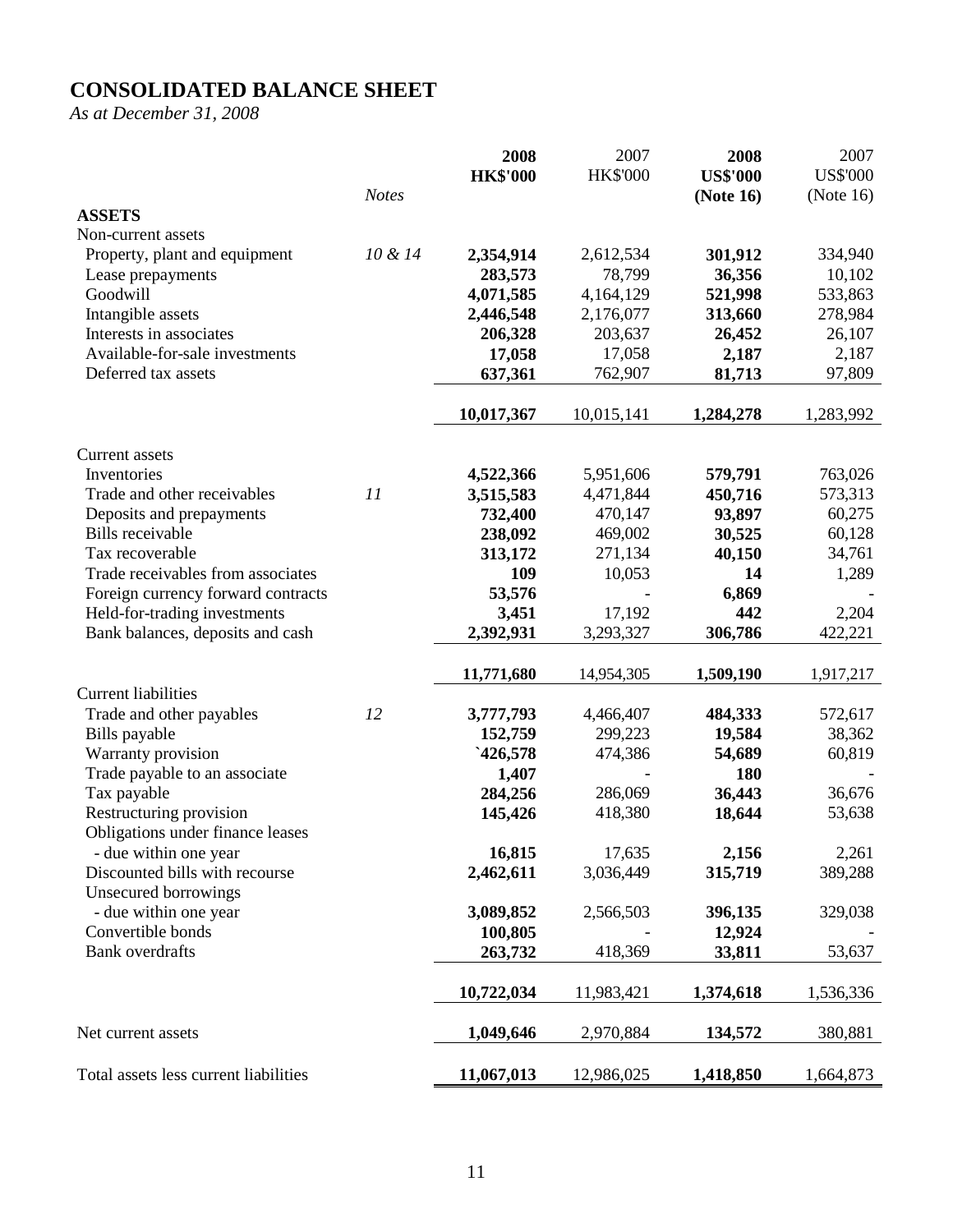|                                  |              | 2008            | 2007       | 2008            | 2007            |
|----------------------------------|--------------|-----------------|------------|-----------------|-----------------|
|                                  |              | <b>HK\$'000</b> | HK\$'000   | <b>US\$'000</b> | <b>US\$'000</b> |
|                                  | <b>Notes</b> |                 |            | (Note 16)       | (Note 16)       |
| <b>CAPITAL AND RESERVES</b>      |              |                 |            |                 |                 |
| Share capital                    | 13           | 150,125         | 150,125    | 19,247          | 19,247          |
| Reserves                         |              | 6,689,010       | 6,770,000  | 857,568         | 867,947         |
| Equity attributable to equity    |              |                 |            |                 |                 |
| holders of the parent            |              | 6,839,135       | 6,920,125  | 876,815         | 887,194         |
| Minority interests               |              | 108,303         | 91,303     | 13,885          | 11,706          |
| Total equity                     |              | 6,947,438       | 7,011,428  | 890,700         | 898,900         |
| <b>NON-CURRENT LIABILITIES</b>   |              |                 |            |                 |                 |
| Obligations under finance leases |              |                 |            |                 |                 |
| - due after one year             |              | 60,265          | 134,693    | 7,726           | 17,268          |
| Convertible bonds                |              |                 | 98,299     |                 | 12,602          |
| Unsecured borrowings             |              |                 |            |                 |                 |
| - due after one year             |              | 2,870,703       | 4,240,475  | 368,038         | 543,650         |
| Retirement benefit obligations   |              | 768,236         | 980,528    | 98,492          | 125,709         |
| Deferred tax liabilities         |              | 420,371         | 520,602    | 53,894          | 66,744          |
|                                  |              | 4,119,575       | 5,974,597  | 528,150         | 765,973         |
|                                  |              | 11,067,013      | 12,986,025 | 1,418,850       | 1,664,873       |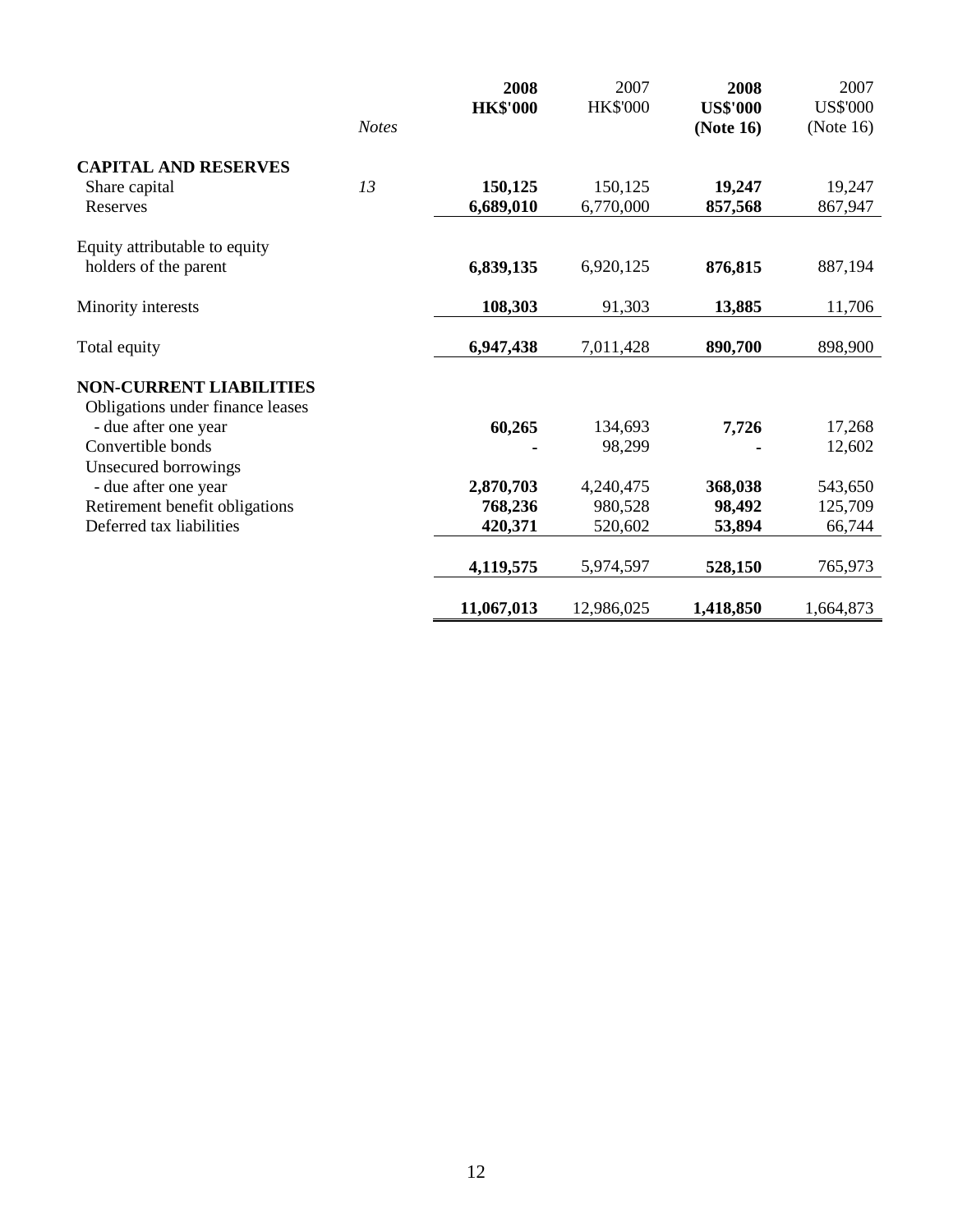## **NOTES TO THE FINANCIAL STATEMENTS**

#### **1. Basis of Preparation and Accounting Policies**

In the current year, the Group has applied, for the first time, the following new amendments and interpretations ("new HKFRSs") issued by the Hong Kong Institute of Certified Public Accountants ("HKICPA"), which are or have become effective.

| HKAS 39 & HKFRS 7 (Amendments) | <b>Reclassification of Financial Assets</b>           |
|--------------------------------|-------------------------------------------------------|
| $HK(IFRIC) - Int 11$           | <b>HKFRS</b> 2: Group and Treasury Share Transactions |
| $HK(IFRIC) - Int 12$           | <b>Service Concession Arrangements</b>                |
| $HK(IFRIC) - Int 14$           | HKAS 19 – The Limit on a Defined Benefit Asset,       |
|                                | Minimum Funding requirements and their interaction    |

The adoption of the new HKFRSs had no material effect on how the results or financial position of the Group for the current or prior accounting periods have been prepared and presented. Accordingly, no prior period adjustment has been required.

The Group has not early applied the following new and revised standards or interpretations that have been issued but are not yet effective.

| <b>HKFRSs</b> (Amendments)     | Improvements to HKFRSs <sup>1</sup>                            |
|--------------------------------|----------------------------------------------------------------|
| HKAS 1 (Revised)               | Presentation of Financial Statements <sup>2</sup>              |
| HKAS 23 (Revised)              | Borrowing Costs <sup>2</sup>                                   |
| HKAS 27 (Revised)              | Consolidated and Separate Financial Statements <sup>3</sup>    |
| HKAS 32 $& 1$ (Amendments)     | Puttable Financial Instruments and Obligations Arising on      |
|                                | Liquidation <sup>2</sup>                                       |
| HKAS 39 (Amendment)            | Eligible Hedged Items <sup>3</sup>                             |
| HKFRS 1 & HKAS 27 (Amendments) | Cost of an Investment in a Subsidiary, Jointly Controlled      |
|                                | Entity or Associate <sup>2</sup>                               |
| <b>HKFRS 2 (Amendment)</b>     | Vesting Conditions and Cancellations <sup>2</sup>              |
| HKFRS 3 (Revised)              | Business Combinations <sup>3</sup>                             |
| <b>HKFRS 7 (Amendment)</b>     | Improving Disclosures about Financial Instruments <sup>2</sup> |
| <b>HKFRS 8</b>                 | Operating Segments <sup>2</sup>                                |
| HK(IFRIC) - Int 9 & HKAS 39    | Embedded Derivatives <sup>4</sup>                              |
| (Amendments)                   |                                                                |
| HK(IFRIC) - Int 13             | Customer Loyalty Programmes <sup>5</sup>                       |
| HK(IFRIC) - Int 15             | Agreements for the Construction of Real Estate <sup>2</sup>    |
| HK(IFRIC) - Int 16             | Hedges of a Net Investment in a Foreign Operation <sup>6</sup> |
| HK(IFRIC) - Int 17             | Distribution of Non-cash Assets to Owners <sup>3</sup>         |
| HK(IFRIC) - Int 18             | Transfer of Assets from Customers <sup>7</sup>                 |
|                                |                                                                |

<sup>1</sup> Effective for annual periods beginning on or after January 1, 2009 except the amendments to HKFRS 5

<sup>2</sup> Effective for annual periods beginning on or after January 1, 2009

<sup>3</sup> Effective for annual periods beginning on or after July 1, 2009

4 Effective for annual periods ending on or after June 30, 2009

<sup>5</sup> Effective for annual periods beginning on or after July 1, 2008

6 Effective for annual periods beginning on or after October 1, 2008

<sup>7</sup> Effective for transfer on or after July 1, 2009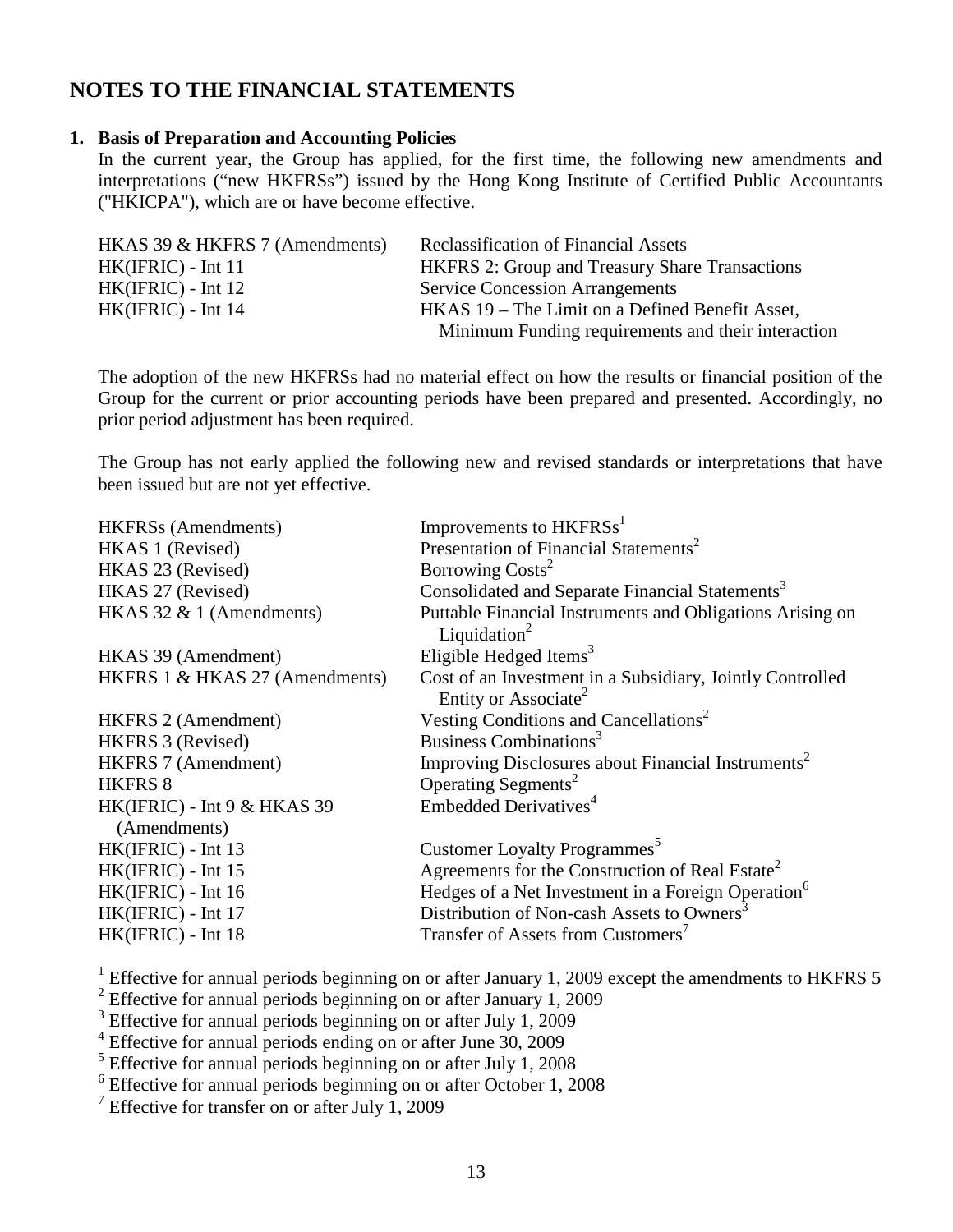HKAS 23 (Revised) eliminated the option available under the previous version of HKAS 23 to recognise all borrowing costs immediately as an expense. To the extent that borrowing costs relate to the acquisition, construction or production of a qualifying asset, HKAS 23 (Revised) requires that they be capitalised as part of the cost of that asset. All other borrowing costs should be expensed as incurred. The Group currently expenses all borrowing costs as incurred. As a result of the application of HKAS 23 (Revised), borrowing costs related to the acquisition, construction or production of a qualifying asset will be capitalised.

The application of HKFRS 3 (Revised) may affect the Group's accounting for business combinations for which the acquisition date is on or after July 1, 2010. HKAS 27 (Revised) will affect the accounting treatment for changes in a Group's ownership interest in a subsidiary.

The directors of the Company anticipate that the application of the other new or revised standards, amendments and interpretations will have no material impact on the results and the financial position of the Group.

#### **2. Segment Information**

#### **Income Statement**

*For the year ended December 31, 2008* 

|                                                                                       |                                              | <b>Floor Care</b>                           |                                        |                                        |
|---------------------------------------------------------------------------------------|----------------------------------------------|---------------------------------------------|----------------------------------------|----------------------------------------|
|                                                                                       | <b>Power</b><br>Equipment<br><b>HK\$'000</b> | and<br><b>Appliances</b><br><b>HK\$'000</b> | <b>Eliminations</b><br><b>HK\$'000</b> | <b>Consolidated</b><br><b>HK\$'000</b> |
| Turnover                                                                              |                                              |                                             |                                        |                                        |
| <b>External</b> sales                                                                 | 18,534,426                                   | 8,080,893                                   |                                        | 26,615,319                             |
| Inter-segment sales                                                                   | 12,054                                       | 165,756                                     | (177, 810)                             |                                        |
| Total                                                                                 | 18,546,480                                   | 8,246,649                                   | (177, 810)                             | 26,615,319                             |
| Inter-segment sales are charged at prevailing market rates.                           |                                              |                                             |                                        |                                        |
| Result<br>Segment result before                                                       |                                              |                                             |                                        |                                        |
| restructuring and relocation costs and<br>goodwill impairment                         | 1,169,889                                    | 257,892                                     |                                        | 1,427,781                              |
| Goodwill impairment                                                                   |                                              | (78,000)                                    |                                        | (78,000)                               |
| Restructuring and relocation costs                                                    | (433, 231)                                   | (284,740)                                   |                                        | (717, 971)                             |
| Segment result after<br>restructuring and relocation costs and<br>goodwill impairment | 736,658                                      | (104, 848)                                  |                                        | 631,810                                |
| Finance costs                                                                         |                                              |                                             |                                        | (477,069)                              |
| Share of results of associates                                                        |                                              |                                             |                                        | (3,077)                                |
| Profit before taxation<br>Taxation                                                    |                                              |                                             |                                        | 151,664<br>40,171                      |
| Profit for the year                                                                   |                                              |                                             |                                        | 191,835                                |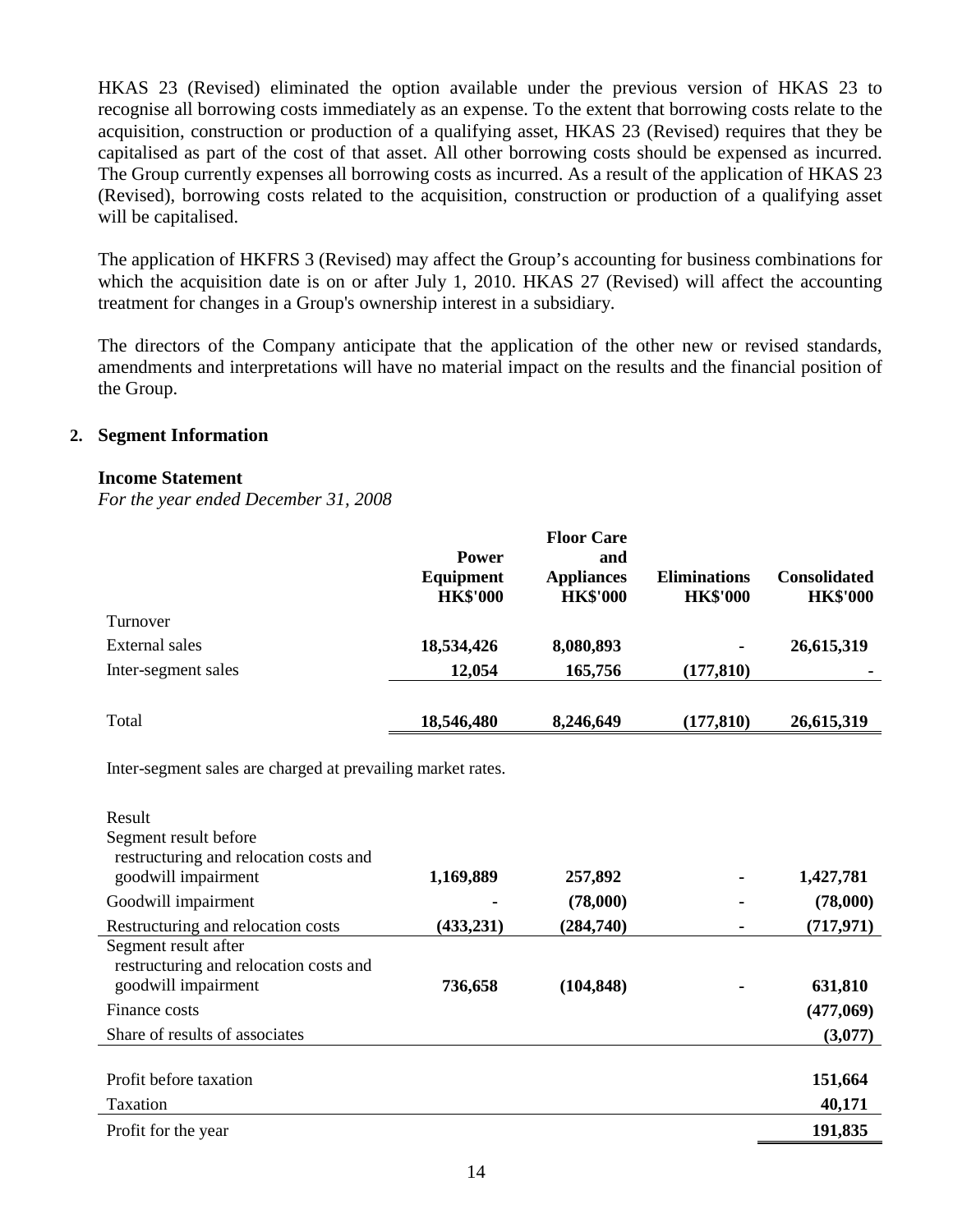# *For the year ended December 31, 2007*

|                     |                 | <b>Floor Care</b> |                 |                 |
|---------------------|-----------------|-------------------|-----------------|-----------------|
|                     | Power           | and               |                 |                 |
|                     | Equipment       | Appliances        | Eliminations    | Consolidated    |
|                     | <b>HK\$'000</b> | <b>HK\$'000</b>   | <b>HK\$'000</b> | <b>HK\$'000</b> |
| Turnover            |                 |                   |                 |                 |
| External sales      | 16,877,407      | 7,897,580         |                 | 24,774,987      |
| Inter-segment sales | 4,818           | 252,646           | (257, 464)      |                 |
|                     |                 |                   |                 |                 |
| Total               | 16,882,225      | 8,150,226         | (257, 464)      | 24,774,987      |

Inter-segment sales are charged at prevailing market rates.

| Result                             |            |            |                                |            |
|------------------------------------|------------|------------|--------------------------------|------------|
| Segment result before              |            |            |                                |            |
| restructuring and relocation costs | 1,225,677  | 146,562    |                                | 1,372,239  |
| Restructuring and relocation costs | (308, 129) | (434, 889) |                                | (743, 018) |
| Segment result after               |            |            |                                |            |
| restructuring and relocation costs | 917,548    | (288, 327) |                                | 629,221    |
| Finance costs                      |            |            |                                | (459,779)  |
| Share of results of associates     |            |            |                                | (270)      |
|                                    |            |            |                                |            |
| Profit before taxation             |            |            |                                | 169,172    |
| Taxation                           |            |            |                                | (38,999)   |
| Profit for the year                |            |            |                                | 130,173    |
|                                    |            |            |                                |            |
|                                    |            |            | $T_{\rm{trans}}$ $\sim$ $\sim$ |            |

|                                  |                         | <b>Turnover</b>         |  |  |
|----------------------------------|-------------------------|-------------------------|--|--|
|                                  | 2008<br><b>HK\$'000</b> | 2007<br><b>HK\$'000</b> |  |  |
| By geographical market location: |                         |                         |  |  |
| North America                    | 19,633,523              | 18,103,801              |  |  |
| Europe                           | 5,918,039               | 5,688,905               |  |  |
| Other countries                  | 1,063,757               | 982,281                 |  |  |
|                                  |                         |                         |  |  |
|                                  | 26,615,319              | 24,774,987              |  |  |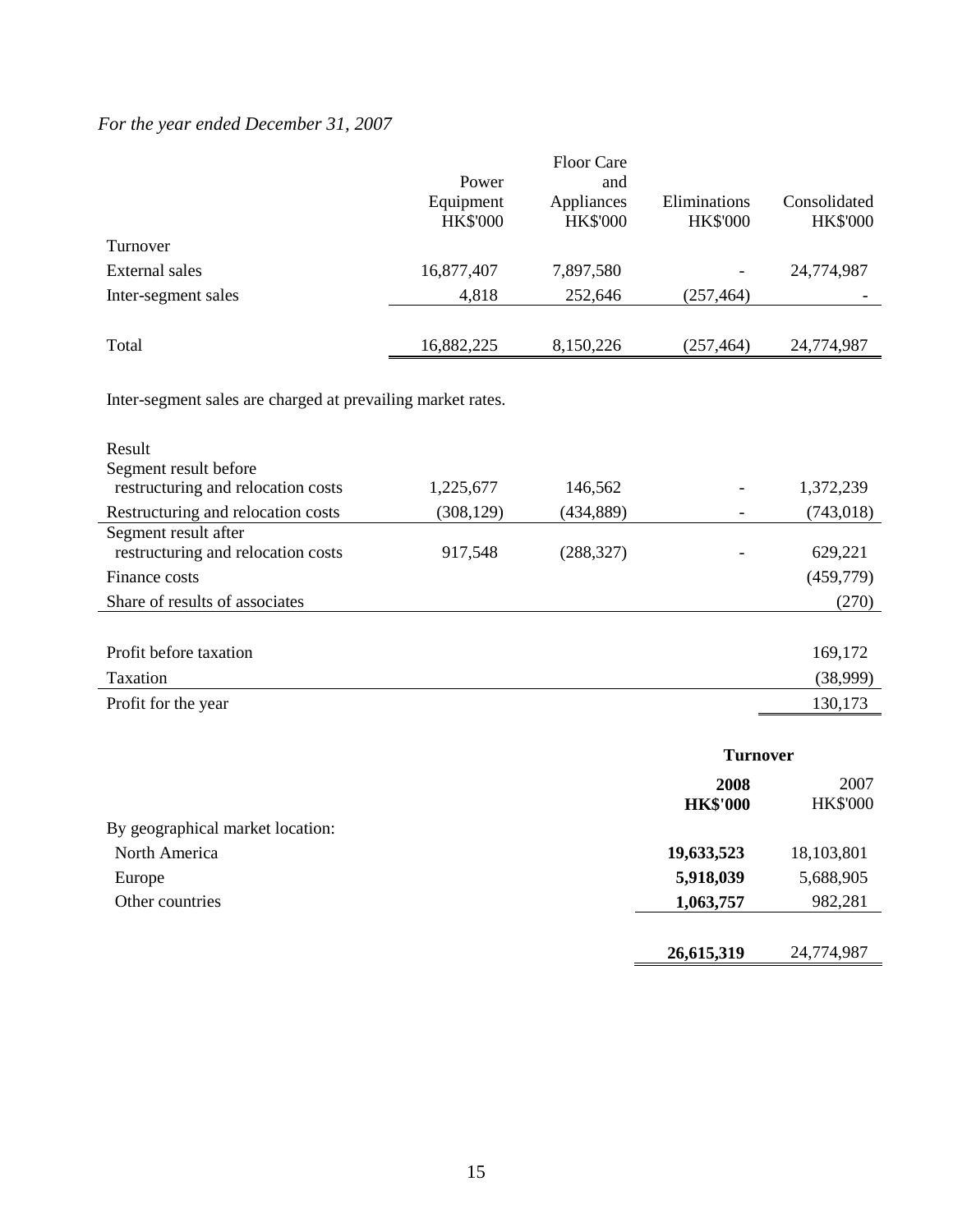#### **3. Other Income**

Other income in 2008 mainly composed of claims to and reimbursement from customers.

Other income in 2007 included the settlement of a disputed legal matter. The settlement agreement contains non-disclosure items concerning the nature of the dispute, the parties to the dispute and other terms of the agreement. Other income in 2007 also included discount on acquisition of subsidiaries taken to income amounting to HK\$49,340,000.

Other than the disclosure of the above items, the amount in 2007 also included various releases of overprovided accrued obligations and liabilities.

#### **4. Finance Costs**

| Interest on:                                                      | 2008<br><b>HK\$'000</b> | 2007<br><b>HK\$'000</b> |
|-------------------------------------------------------------------|-------------------------|-------------------------|
| Bank borrowings and overdrafts wholly repayable within five years | 308,393                 | 321,959                 |
| Obligations under finance leases                                  | 10,145                  | 9,567                   |
| Fixed interest rate notes                                         | 156,025                 | 142,705                 |
| Effective interest expense on convertible bonds                   | 2,506                   | 14,385                  |
| Total interest                                                    | 477,069                 | 488,616                 |
| Debt extinguishment gain                                          |                         | (28, 837)               |
|                                                                   | 477,069                 | 459,779                 |

#### **5. Restructuring and Relocation Costs**

|                                                      | 2008            | 2007            |
|------------------------------------------------------|-----------------|-----------------|
|                                                      | <b>HK\$'000</b> | <b>HK\$'000</b> |
| Restructuring costs                                  | 315,175         | 668,481         |
| Relocation costs not through restructuring provision | 402,796         | 74,537          |
|                                                      |                 |                 |
|                                                      | 717,971         | 743,018         |

Relocation costs mainly represents expenses that would not qualify to be recognised as part of the restructuring provision but that still relate to the Group's restructuring activities. These costs include: inventories written down; impairment of property, plant and equipment; and moving, set-up and transport costs.

#### **6. Goodwill impairment**

During the year ended December 31, 2008, management of the Group determined that a goodwill of HK\$78,000,000 to the Floor Care and Appliances Cash Generating Unit.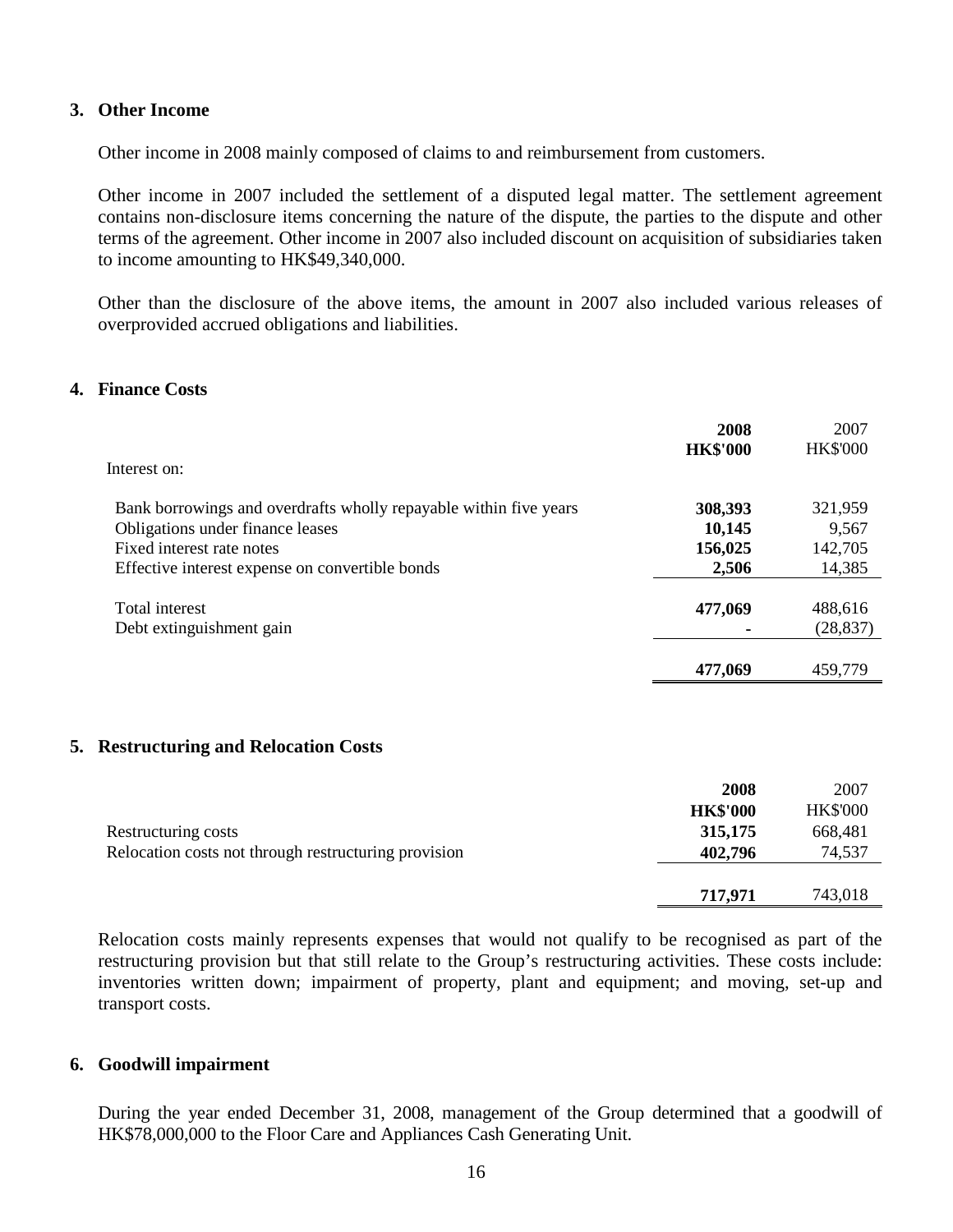### **7. Taxation credit (charge)**

|                                          | 2008<br><b>HK\$'000</b> | 2007<br><b>HK\$'000</b> |
|------------------------------------------|-------------------------|-------------------------|
| The total tax credit (charge) comprises: |                         |                         |
| Hong Kong profits tax                    | (60,213)                | (98, 575)               |
| Overseas tax                             | 87,983                  | 22,918                  |
| Deferred tax                             | 12,401                  | 36,658                  |
|                                          |                         |                         |
|                                          | 40,171                  | (38,999)                |

Hong Kong profits tax is calculated at 16.5% (2007: 17.5%) of the estimated assessable profits for the year.

Taxation arising in other jurisdictions is calculated at the rates prevailing in the relevant jurisdictions.

#### **8. Profit for the Year**

|                                                         | 2008<br><b>HK\$'000</b> | 2007<br><b>HK\$'000</b> |
|---------------------------------------------------------|-------------------------|-------------------------|
| Profit for the year has been arrived at after charging: |                         |                         |
| Depreciation of property, plant and equipment           | 526,697                 | 559,972                 |
| Amortisation of lease prepayments                       | 1,720                   | 1,544                   |
| Amortisation of intangible assets                       | 184,886                 | 130,940                 |
| Staff costs                                             | 2,689,068               | 2,817,214               |

Staff costs disclosed above do not include an amount of HK\$275,093,000 (2007: HK\$382,867,000) relating to research and development activities, which is included under research and development costs.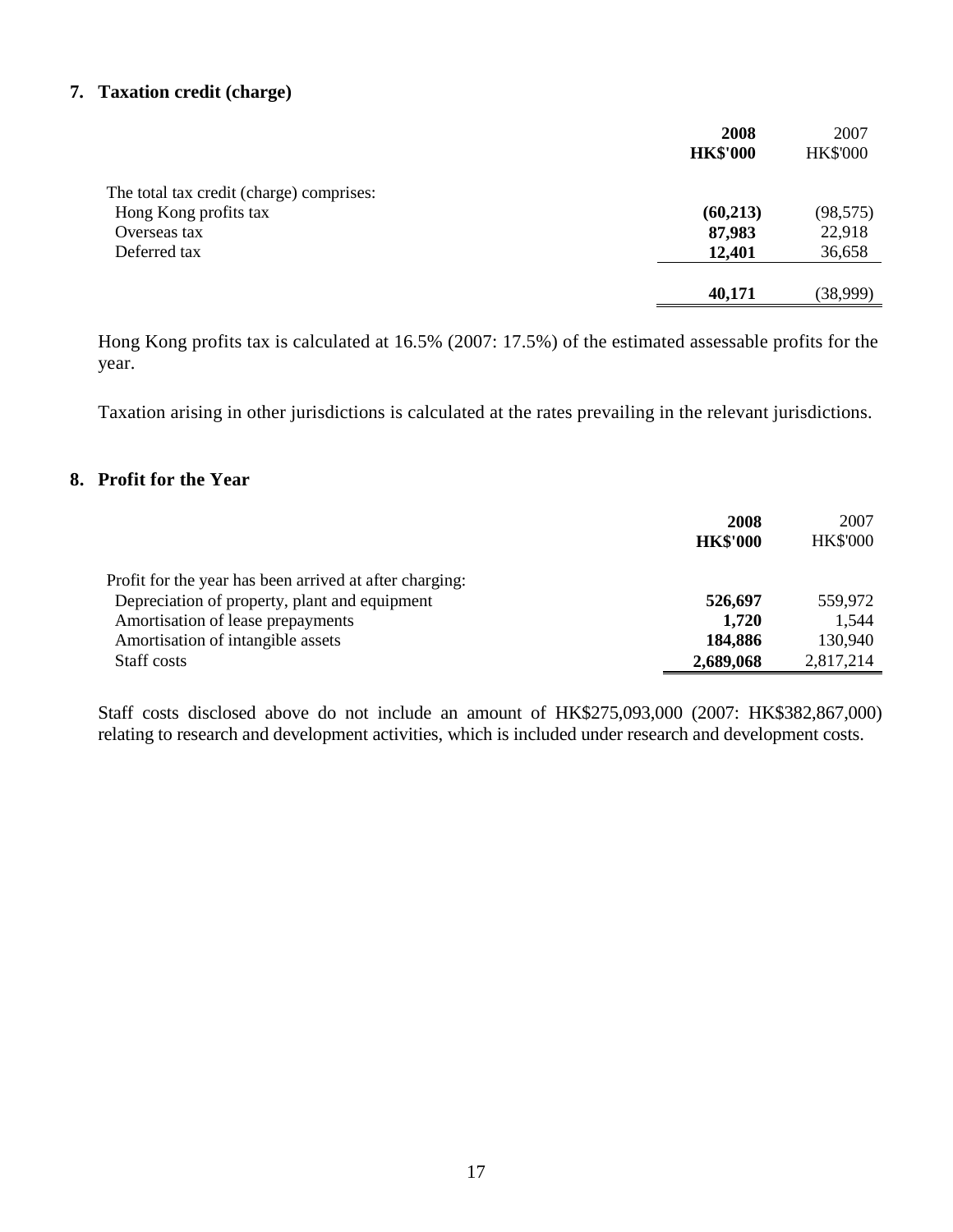#### **9. Earnings per Share**

The calculation of the basic and diluted earnings per share attributable to the ordinary equity holders of the parent is based on the following data:

|                                                                  | 2008<br><b>HK\$'000</b> | 2007<br><b>HK\$'000</b> |
|------------------------------------------------------------------|-------------------------|-------------------------|
| Earnings for the purpose of basic earnings per share:            |                         |                         |
| Profit for the year attributable to equity holders of the parent | 174,807                 | 125,257                 |
| Effect of dilutive potential ordinary shares:                    |                         |                         |
| Effective interest on convertible bonds                          |                         | 14,385                  |
| Debt extinguishment gain                                         |                         | (28, 837)               |
|                                                                  |                         |                         |
| Earnings for the purpose of diluted earnings per share           | 174,807                 | 110,805                 |
|                                                                  |                         |                         |
| Weighted average number of ordinary shares                       |                         |                         |
| for the purpose of basic earnings per share                      | 1,501,252,152           | 1,490,103,389           |
| Effect of dilutive potential ordinary shares:                    |                         |                         |
| Share options                                                    | 4,672                   | 1,071,527               |
| Convertible bonds                                                |                         | 5,722,679               |
|                                                                  |                         |                         |
| Weighted average number of ordinary shares for the               |                         |                         |
| purpose of diluted earnings per share                            | 1,501,256,824           | 1,496,897,595           |
|                                                                  |                         |                         |

The computation of diluted earnings per share for the year ended December 31, 2008 does not assume the conversion of the Company's outstanding convertible bonds since their exercise would result in an increase in earnings per share and does not assume the exercise of the Company's outstanding share options if the exercise price of those options is higher than the average market price for shares for both 2008 and 2007.

#### **10. Additions of Property, Plant and Equipment**

 During the year, the Group spent approximately HK\$719 million (2007: HK\$860 million) on the acquisition of property, plant and equipment.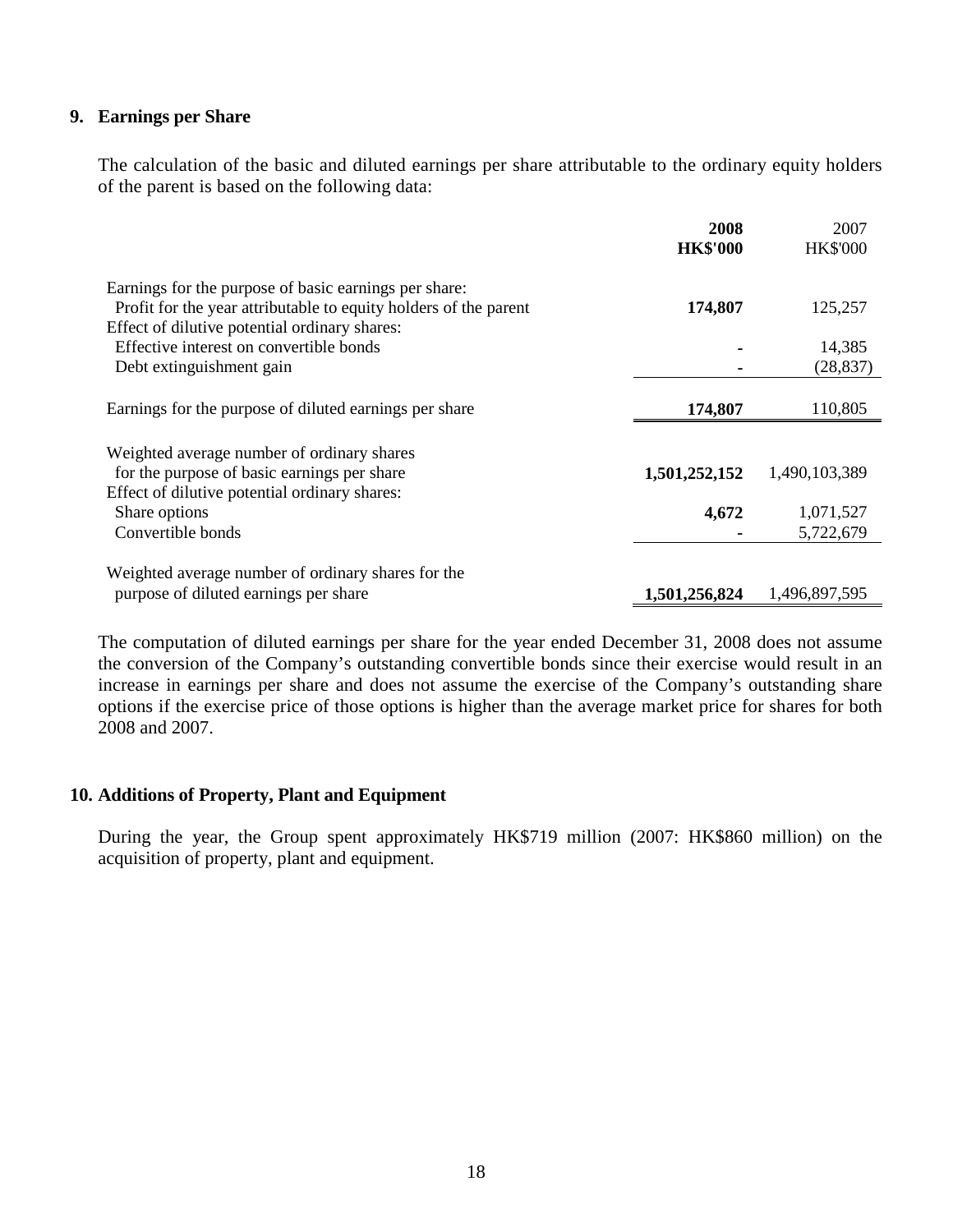## **11. Trade and Other Receivables**

The Group has a policy of allowing credit periods ranging from 60 days to 120 days. The aged analysis of trade receivables is as follows:

|                         | 2008            | 2007            |
|-------------------------|-----------------|-----------------|
|                         | <b>HK\$'000</b> | <b>HK\$'000</b> |
| $0$ to 60 days          | 2,652,165       | 3,711,634       |
| 61 to 120 days          | 353,212         | 300,597         |
| 121 days or above       | 299,582         | 175,953         |
| Total trade receivables | 3,304,959       | 4,188,184       |
| Other receivables       | 210,624         | 283,660         |
|                         | 3,515,583       | 4,471,844       |

#### **12. Trade and Other Payables**

The aged analysis of trade payables is as follows:

|                      | 2008            | 2007            |
|----------------------|-----------------|-----------------|
|                      | <b>HK\$'000</b> | <b>HK\$'000</b> |
| $0$ to 60 days       | 1,560,330       | 1,947,377       |
| 61 to 120 days       | 483,519         | 370,703         |
| 121 days or above    | 27,579          | 43,254          |
| Total trade payables | 2,071,428       | 2,361,334       |
| Other payables       | 1,706,365       | 2,105,073       |
|                      |                 |                 |
|                      | 3,777,793       | 4,466,407       |

# **13. Share Capital**

|                                        | 2008<br><b>Number of shares</b> | 2007          | 2008<br><b>HK\$'000</b> | 2007<br><b>HK\$'000</b> |
|----------------------------------------|---------------------------------|---------------|-------------------------|-------------------------|
| Ordinary shares<br>Authorised:         |                                 |               |                         |                         |
| Shares of HK\$0.10 each                | 2,400,000,000                   | 2,400,000,000 | 240,000                 | 240,000                 |
| Issued and fully paid:                 |                                 |               |                         |                         |
| Shares of HK\$0.10 each at January 1   | 1,501,252,152                   | 1,465,223,652 | 150,125                 | 146,522                 |
| Repurchase of shares                   |                                 | (4,358,500)   |                         | (436)                   |
| Issued on exercise of share options    |                                 | 40,387,000    | ۰                       | 4,039                   |
|                                        |                                 |               |                         |                         |
| Shares of HK\$0.10 each at December 31 | 1,501,252,152                   | 1,501,252,152 | 150,125                 | 150,125                 |